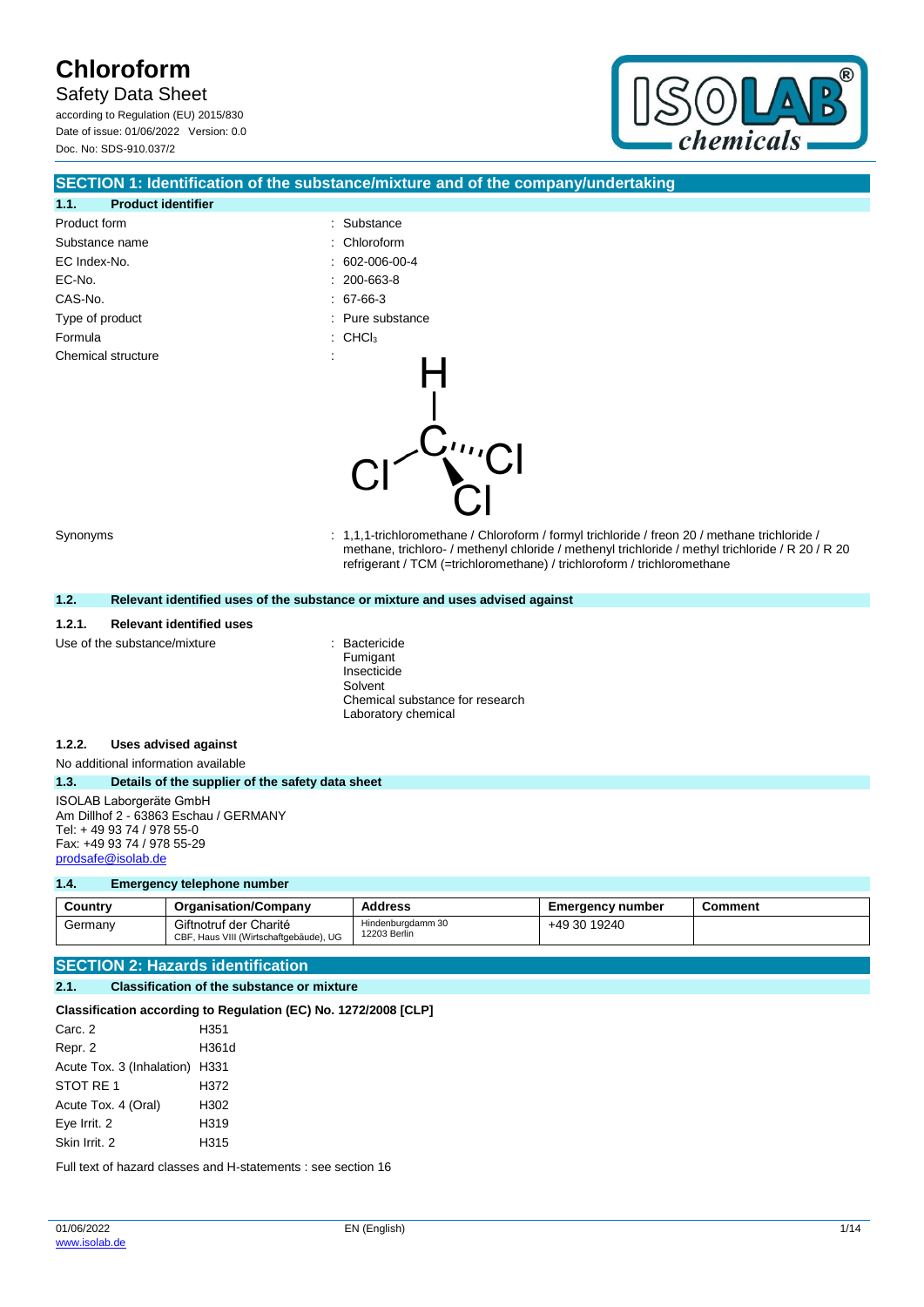## Safety Data Sheet

according to Regulation (EU) 2015/830 Date of issue: 01/06/2022 Version: 0.0 Doc. No: SDS-910.037/2



**Adverse physicochemical, human health and environmental effects** No additional information available

#### **2.2. Label elements**

#### Labelling according to Regulation (EC) No. 1272/2008 [CLP]

Hazard pictograms (CLP) :

| GHS06<br>GHS08                                                                                                                                                                                                                                                                                                                                                                                                                                                  |
|-----------------------------------------------------------------------------------------------------------------------------------------------------------------------------------------------------------------------------------------------------------------------------------------------------------------------------------------------------------------------------------------------------------------------------------------------------------------|
| Danger                                                                                                                                                                                                                                                                                                                                                                                                                                                          |
| : H351 - Suspected of causing cancer<br>H361d - Suspected of damaging the unborn child<br>H331 - Toxic if inhaled<br>H372 - Causes damage to organs through prolonged or repeated exposure<br>H302 - Harmful if swallowed<br>H319 - Causes serious eye irritation<br>H315 - Causes skin irritation                                                                                                                                                              |
| $\therefore$ P302 + P352 - IF ON SKIN: Wash with plenty of soap and water.<br>P304 + P340 - IF INHALED: Remove victim to fresh air and keep at rest in a position<br>comfortable for breathing.<br>P305 + P351 + P338 - IF IN EYES: Rinse cautiously with water for several minutes. Remove<br>contact lenses, if present and easy to do. Continue rinsing.<br>P308 + P310 - IF exposed or concerned: immediately call a POISON CENTER or doctor/<br>physician. |
|                                                                                                                                                                                                                                                                                                                                                                                                                                                                 |

 $\blacktriangle$ 

#### **2.3. Other hazards**

### No additional information available

| <b>SECTION 3: Composition/information on ingredients</b> |                                                                        |     |  |  |
|----------------------------------------------------------|------------------------------------------------------------------------|-----|--|--|
| 3.1.<br><b>Substances</b>                                |                                                                        |     |  |  |
| <b>Name</b>                                              | <b>Product identifier</b>                                              | %   |  |  |
| Chloroform                                               | (CAS-No.) 67-66-3<br>(EC-No.) 200-663-8<br>(EC Index-No.) 602-006-00-4 | 100 |  |  |

Full text of H-statements: see section 16

#### **3.2. Mixtures**

Not applicable

|      | <b>SECTION 4: First aid measures</b>  |                                                                                                                                                                                                                                                                                                                                                                                                                                                                                                                                                                                                              |
|------|---------------------------------------|--------------------------------------------------------------------------------------------------------------------------------------------------------------------------------------------------------------------------------------------------------------------------------------------------------------------------------------------------------------------------------------------------------------------------------------------------------------------------------------------------------------------------------------------------------------------------------------------------------------|
| 4.1. | Description of first aid measures     |                                                                                                                                                                                                                                                                                                                                                                                                                                                                                                                                                                                                              |
|      | First-aid measures general            | : Check the vital functions. Unconscious: maintain adequate airway and respiration. Respiratory<br>arrest: artificial respiration or oxygen. Cardiac arrest: perform resuscitation. Victim conscious<br>with laboured breathing: half-seated. Victim in shock: on his back with legs slightly raised.<br>Vomiting: prevent asphyxia/aspiration pneumonia. Prevent cooling by covering the victim (no<br>warming up). Keep watching the victim. Give psychological aid. Keep the victim calm, avoid<br>physical strain. Depending on the victim's condition: doctor/hospital. Never give alcohol to<br>drink. |
|      | First-aid measures after inhalation   | Remove the victim into fresh air. Immediately consult a doctor/medical service.                                                                                                                                                                                                                                                                                                                                                                                                                                                                                                                              |
|      | First-aid measures after skin contact | : Wash immediately with lots of water. Soap may be used. Do not apply (chemical) neutralizing<br>agents. Take victim to a doctor if irritation persists.                                                                                                                                                                                                                                                                                                                                                                                                                                                     |
|      | First-aid measures after eye contact  | : Rinse immediately with plenty of water. Do not apply neutralizing agents. Take victim to an<br>ophthalmologist if irritation persists.                                                                                                                                                                                                                                                                                                                                                                                                                                                                     |
|      | First-aid measures after ingestion    | Rinse mouth with water. Immediately after ingestion: give lots of water to drink. Do not give<br>milk/oil to drink. Do not induce vomiting. Call Poison Information Centre<br>(www.big.be/antigif.htm). Consult a doctor/medical service if you feel unwell. Ingestion of large<br>quantities: immediately to hospital. Take the container/vomit to the doctor/hospital.                                                                                                                                                                                                                                     |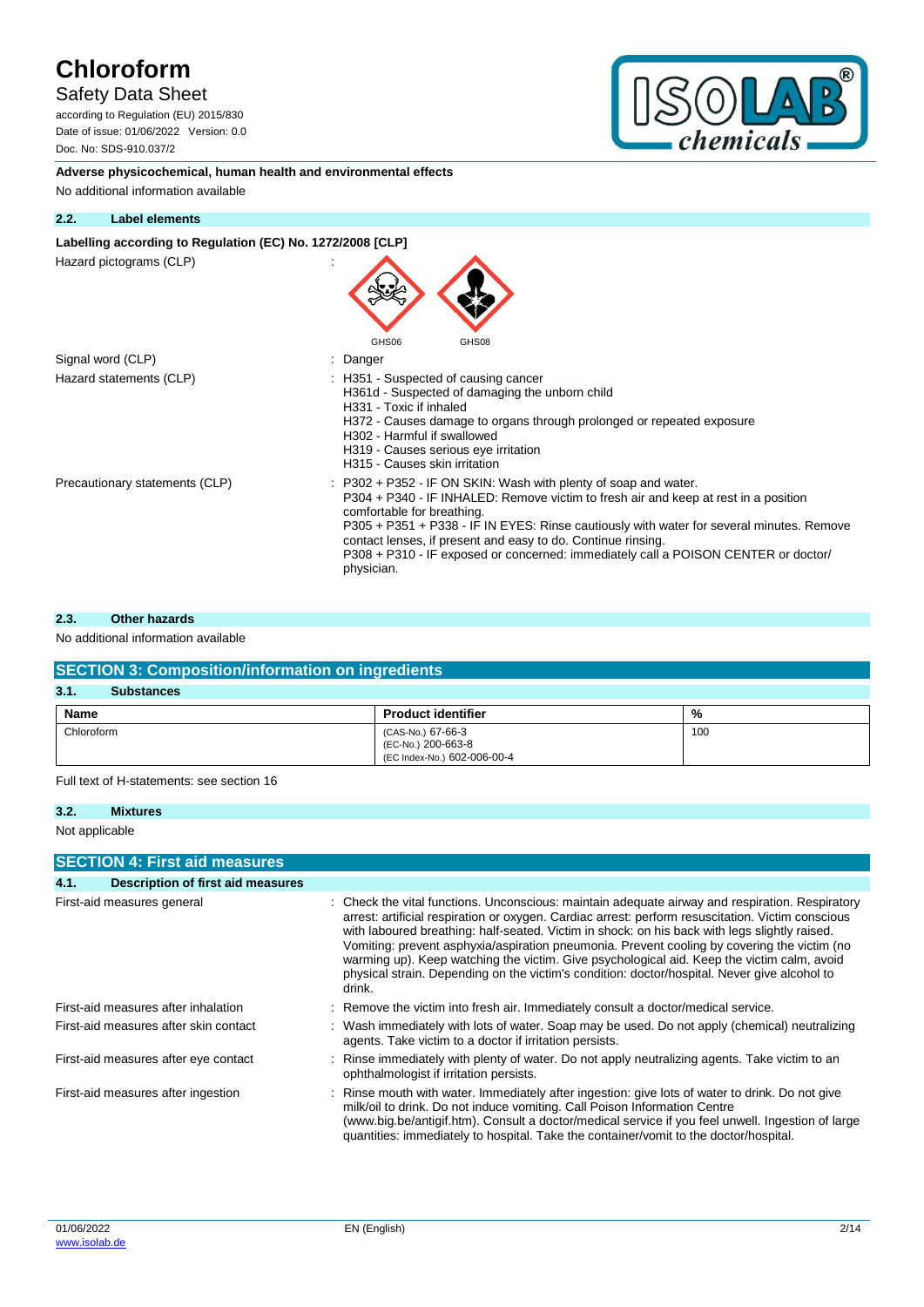Safety Data Sheet

according to Regulation (EU) 2015/830 Date of issue: 01/06/2022 Version: 0.0 Doc. No: SDS-910.037/2



| 4.2.        | Most important symptoms and effects, both acute and delayed |                                                                                                                                                                                                                                                                                                                           |
|-------------|-------------------------------------------------------------|---------------------------------------------------------------------------------------------------------------------------------------------------------------------------------------------------------------------------------------------------------------------------------------------------------------------------|
|             | Symptoms/effects after inhalation                           | : Feeling of weakness. Dry/sore throat. Central nervous system depression. Headache. Nausea.<br>Vomiting. Dizziness. Narcosis. Mental confusion. Drunkenness. Coordination disorders.<br>Disturbances of consciousness. Disturbances of heart rate. Enlargement/affection of the liver.<br>Affection of the renal tissue. |
|             | Symptoms/effects after skin contact                         | Red skin. Dry skin. Tingling/irritation of the skin. ON CONTINUOUS EXPOSURE/CONTACT:<br>Blisters.                                                                                                                                                                                                                         |
|             | Symptoms/effects after eye contact                          | Irritation of the eye tissue.                                                                                                                                                                                                                                                                                             |
|             | Symptoms/effects after ingestion                            | Risk of aspiration pneumonia. Irritation of the gastric/intestinal mucosa. Symptoms similar to<br>those listed under inhalation.                                                                                                                                                                                          |
|             | Chronic symptoms                                            | ON CONTINUOUS/REPEATED EXPOSURE/CONTACT: Behavioural disturbances. Impaired<br>concentration. Delusions. Gastrointestinal complaints. Degeneration of heart tissue.<br>Enlargement/affection of the liver. Yellow skin. Affection of the renal tissue.                                                                    |
| 4.3.        |                                                             | Indication of any immediate medical attention and special treatment needed                                                                                                                                                                                                                                                |
|             | No additional information available                         |                                                                                                                                                                                                                                                                                                                           |
|             | <b>SECTION 5: Fire-fighting measures</b>                    |                                                                                                                                                                                                                                                                                                                           |
| 5.1.        | <b>Extinguishing media</b>                                  |                                                                                                                                                                                                                                                                                                                           |
|             | Suitable extinguishing media                                | : Adapt extinguishing media to the environment.                                                                                                                                                                                                                                                                           |
|             | Unsuitable extinguishing media                              | : No unsuitable extinguishing media known.                                                                                                                                                                                                                                                                                |
| 5.2.        | Special hazards arising from the substance or mixture       |                                                                                                                                                                                                                                                                                                                           |
| Fire hazard |                                                             | DIRECT FIRE HAZARD. Non-flammable. INDIRECT FIRE HAZARD. May build up electrostatic<br>charges: risk of ignition. Reactions involving a fire hazard: see "Reactivity Hazard".                                                                                                                                             |
|             | <b>Explosion hazard</b>                                     | INDIRECT EXPLOSION HAZARD. Reactions with explosion hazards: see "Reactivity Hazard".                                                                                                                                                                                                                                     |
| 5.3.        | <b>Advice for firefighters</b>                              |                                                                                                                                                                                                                                                                                                                           |
|             | Firefighting instructions                                   | Cool tanks/drums with water spray/remove them into safety. Do not move the load if exposed to<br>heat. Dilute toxic gases with water spray. Take account of toxic fire-fighting water. Use water<br>moderately and if possible collect or contain it.                                                                     |
|             | <b>SECTION 6: Accidental release measures</b>               |                                                                                                                                                                                                                                                                                                                           |
| 6.1.        |                                                             | Personal precautions, protective equipment and emergency procedures                                                                                                                                                                                                                                                       |
| 6.1.1.      | For non-emergency personnel                                 |                                                                                                                                                                                                                                                                                                                           |

| <b>0.1.1.</b> FULTION-CHICLOGICY DETSUTTED |                                                                                                                                                                                                                                              |
|--------------------------------------------|----------------------------------------------------------------------------------------------------------------------------------------------------------------------------------------------------------------------------------------------|
| Protective equipment                       | : Gloves. Protective goggles. Head/neck protection. Protective clothing. Large spills/in enclosed<br>spaces: gas-tight suit. Reactivity hazard: gas-tight suit. See "Material-Handling" to select<br>protective clothing.                    |
| Emergency procedures                       | : Keep upwind. Mark the danger area. Consider evacuation. Seal off low-lying areas. Close<br>doors and windows of adjacent premises. No naked flames. Keep containers closed. Protect<br>substance against light. Wash contaminated clothes. |

## **6.1.2. For emergency responders**

No additional information available

## **6.2. Environmental precautions**

Prevent soil and water pollution. Prevent spreading in sewers.

| 6.3.            | Methods and material for containment and cleaning up |                                                                                                                                                                                                                                                                                                                                                                                                                                                       |
|-----------------|------------------------------------------------------|-------------------------------------------------------------------------------------------------------------------------------------------------------------------------------------------------------------------------------------------------------------------------------------------------------------------------------------------------------------------------------------------------------------------------------------------------------|
| For containment |                                                      | : Contain released substance, pump into suitable containers. Consult "Material-handling" to<br>select material of containers. Plug the leak, cut off the supply. Dam up the liquid spill. Try to<br>reduce evaporation. Provide equipment/receptacles with earthing. Dilute toxic gases/vapours<br>with water spray. Take account of toxic/corrosive precipitation water.                                                                             |
|                 | Methods for cleaning up                              | : Take up liquid spill into inert absorbent material, e.g.: sand, earth, vermiculite. Scoop absorbed<br>substance into closing containers. See "Material-handling" for suitable container materials.<br>Carefully collect the spill/leftovers. Damaged/cooled tanks must be emptied. Clean<br>contaminated surfaces with an excess of water. Take collected spill to manufacturer/competent<br>authority. Wash clothing and equipment after handling. |
| 6.4.            | <b>Reference to other sections</b>                   |                                                                                                                                                                                                                                                                                                                                                                                                                                                       |

No additional information available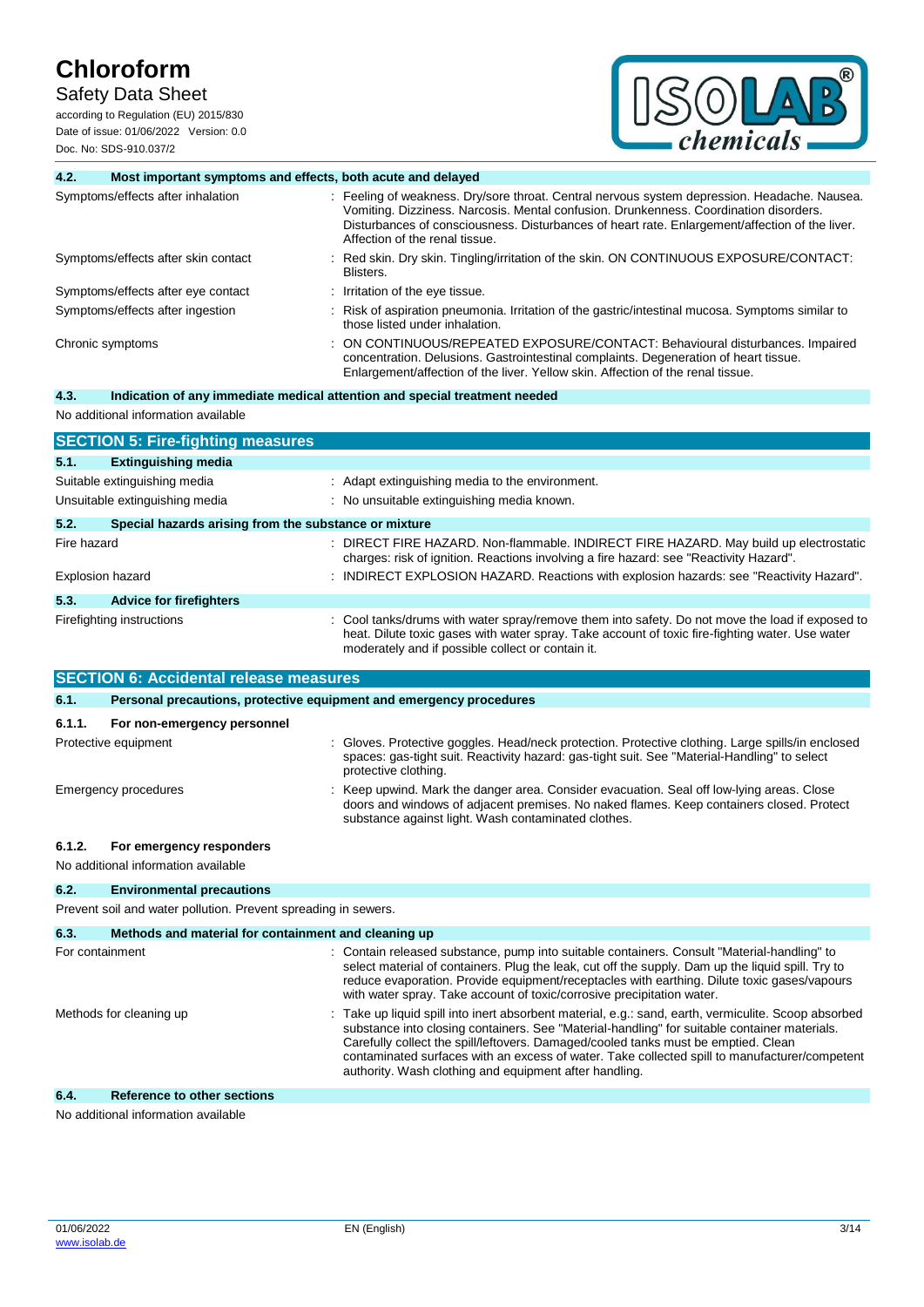## Safety Data Sheet

according to Regulation (EU) 2015/830 Date of issue: 01/06/2022 Version: 0.0 Doc. No: SDS-910.037/2



**SECTION 7: Handling and storage**

| 7.1.                          | <b>Precautions for safe handling</b>                         |                                                                                                                                                                                                                                                                                                                                                                                                                                                                                  |
|-------------------------------|--------------------------------------------------------------|----------------------------------------------------------------------------------------------------------------------------------------------------------------------------------------------------------------------------------------------------------------------------------------------------------------------------------------------------------------------------------------------------------------------------------------------------------------------------------|
| Precautions for safe handling |                                                              | Comply with the legal requirements. Remove contaminated clothing immediately. Clean<br>contaminated clothing. Thoroughly clean/dry the installation before use. Do not discharge the<br>waste into the drain. Use earthed equipment. Keep away from naked flames/heat. Observe<br>strict hygiene. Keep container tightly closed. Measure the concentration in the air regularly.<br>Carry operations in the open/under local exhaust/ventilation or with respiratory protection. |
| 7.2.                          | Conditions for safe storage, including any incompatibilities |                                                                                                                                                                                                                                                                                                                                                                                                                                                                                  |
|                               | Heat and ignition sources                                    | : KEEP SUBSTANCE AWAY FROM: heat sources.                                                                                                                                                                                                                                                                                                                                                                                                                                        |
|                               | Information on mixed storage                                 | : KEEP SUBSTANCE AWAY FROM: oxidizing agents. (strong) acids. (strong) bases.                                                                                                                                                                                                                                                                                                                                                                                                    |
| Storage area                  |                                                              | Store in a dark area. Ventilation at floor level. Fireproof storeroom. Provide for a tub to collect<br>spills. Provide the tank with earthing. Unauthorized persons are not admitted. Store only in a<br>limited quantity. Meet the legal requirements. Store at ambient temperature.                                                                                                                                                                                            |
|                               | Special rules on packaging                                   | : SPECIAL REQUIREMENTS: hermetical. clean. opaque. correctly labelled. meet the legal<br>requirements. Secure fragile packagings in solid containers.                                                                                                                                                                                                                                                                                                                            |
|                               | Packaging materials                                          | : SUITABLE MATERIAL: metal. steel. stainless steel. iron. glass. tin. MATERIAL TO AVOID:<br>aluminium. copper.                                                                                                                                                                                                                                                                                                                                                                   |

## **7.3. Specific end use(s)**

No additional information available

### **SECTION 8: Exposure controls/personal protection**

| 8.1.<br><b>Control parameters</b> |                                                            |                                                                                                                                                                                                                                                                                                                                                                                                                                                                                                                                    |
|-----------------------------------|------------------------------------------------------------|------------------------------------------------------------------------------------------------------------------------------------------------------------------------------------------------------------------------------------------------------------------------------------------------------------------------------------------------------------------------------------------------------------------------------------------------------------------------------------------------------------------------------------|
| <b>Chloroform (67-66-3)</b>       |                                                            |                                                                                                                                                                                                                                                                                                                                                                                                                                                                                                                                    |
| EU                                | Local name                                                 | Chloroform                                                                                                                                                                                                                                                                                                                                                                                                                                                                                                                         |
| EU                                | IOELV TWA (mg/m <sup>3</sup> )                             | 10 mg/m <sup>3</sup> (Chloroform; EU; Time-weighted average<br>exposure limit 8 h; Indicative occupational exposure<br>limit value)                                                                                                                                                                                                                                                                                                                                                                                                |
| <b>EU</b>                         | IOELV TWA (ppm)                                            | 2 ppm (Chloroform; EU; Time-weighted average<br>exposure limit 8 h; Indicative occupational exposure<br>limit value)                                                                                                                                                                                                                                                                                                                                                                                                               |
| EU                                | <b>Notes</b>                                               | Skin                                                                                                                                                                                                                                                                                                                                                                                                                                                                                                                               |
| Austria                           | Local name                                                 | Trichlormethan (R 20)                                                                                                                                                                                                                                                                                                                                                                                                                                                                                                              |
| Austria                           | $MAK$ (mg/m <sup>3</sup> )                                 | $10 \text{ mg/m}^3$                                                                                                                                                                                                                                                                                                                                                                                                                                                                                                                |
| Austria                           | MAK (ppm)                                                  | 2 ppm                                                                                                                                                                                                                                                                                                                                                                                                                                                                                                                              |
| Austria                           | Remark (AT)                                                | Н                                                                                                                                                                                                                                                                                                                                                                                                                                                                                                                                  |
| Belgium                           | Local name                                                 | Chloroforme # Chloroform                                                                                                                                                                                                                                                                                                                                                                                                                                                                                                           |
| Belgium                           | Limit value $(mg/m3)$                                      | 10 mg/m <sup>3</sup> (Chloroforme; Belgium; Time-weighted<br>average exposure limit 8 h)                                                                                                                                                                                                                                                                                                                                                                                                                                           |
| Belgium                           | Limit value (ppm)                                          | 2 ppm (Chloroforme; Belgium; Time-weighted average<br>exposure limit 8 h)                                                                                                                                                                                                                                                                                                                                                                                                                                                          |
| Belgium                           | Remark (BE)                                                | D: La mention D signifie que la résorption de l'agent,<br>via la peau, les muqueuses ou les yeux, constitue une<br>partie importante de l'exposition totale. Cette<br>résorption peut se faire tant par contact direct que par<br>présence de l'agent dans l'air. # De vermelding D<br>betekent dat de opname van het agens via de huid, de<br>slijmvliezen of de ogen een belangrijk deel van de<br>totale blootstelling vormt. Deze opname kan het<br>gevolg zijn van zowel direct contact als zijn<br>aanwezigheid in de lucht. |
| <b>Bulgaria</b>                   | Local name                                                 | Хлороформ                                                                                                                                                                                                                                                                                                                                                                                                                                                                                                                          |
| <b>Bulgaria</b>                   | OEL TWA (mg/m <sup>3</sup> )                               | $10$ mg/m <sup>3</sup>                                                                                                                                                                                                                                                                                                                                                                                                                                                                                                             |
| <b>Bulgaria</b>                   | OEL TWA (ppm)                                              | 2 ppm                                                                                                                                                                                                                                                                                                                                                                                                                                                                                                                              |
| <b>Bulgaria</b>                   | <b>Notes</b>                                               | Кожа (възможна е значителна резорбция чрез<br>кожата); • (Химични агенти, за които са определени<br>гранични стойности във въздуха на работната<br>среда за Европейската общност)                                                                                                                                                                                                                                                                                                                                                  |
| Croatia                           | Local name                                                 | Kloroform; (Triklorometan)                                                                                                                                                                                                                                                                                                                                                                                                                                                                                                         |
| Croatia                           | GVI (granična vrijednost izloženosti) (mg/m <sup>3</sup> ) | 10 mg/ $m3$                                                                                                                                                                                                                                                                                                                                                                                                                                                                                                                        |
| Croatia                           | GVI (granična vrijednost izloženosti) (ppm)                | 2 ppm                                                                                                                                                                                                                                                                                                                                                                                                                                                                                                                              |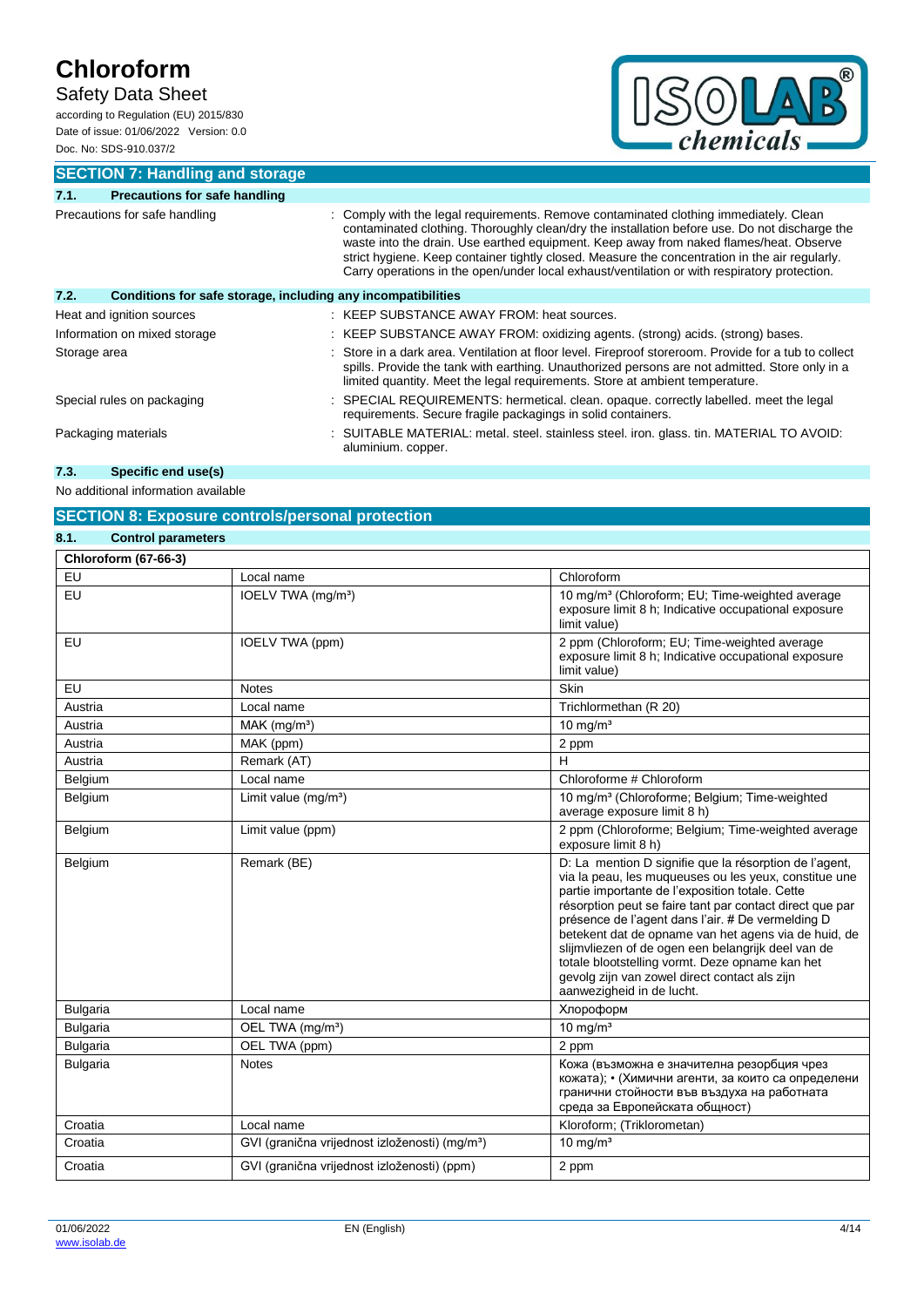## Safety Data Sheet



| <b>Chloroform (67-66-3)</b> |                                                                       |                                                                                                                                                                                                                                                                                                                                      |
|-----------------------------|-----------------------------------------------------------------------|--------------------------------------------------------------------------------------------------------------------------------------------------------------------------------------------------------------------------------------------------------------------------------------------------------------------------------------|
| Croatia                     | Naznake (HR)                                                          | K (Skin): (naznaka da tvar može štetno djelovati kroz<br>kožu); EU* (naznaka da se radi o tvarima za koje su<br>utvrđene indikativne granične vrijednosti izloženosti<br>prema Direktivi 2000/39/ EC (prva lista)); Xn (Štetno);<br>Karc. kat. 3 (tvari koje izazivaju zabrinutost zbog<br>mogućeg karcinogenog djelovanja na ljude) |
| Czech Republic              | Local name                                                            | Trichlormethan                                                                                                                                                                                                                                                                                                                       |
| Czech Republic              | Expoziční limity (PEL) (mg/m <sup>3</sup> )                           | 10 mg/ $m3$                                                                                                                                                                                                                                                                                                                          |
| Czech Republic              | Expoziční limity (PEL) (ppm)                                          | 2.1 ppm                                                                                                                                                                                                                                                                                                                              |
| Czech Republic              | Expoziční limity (NPK-P) (mg/m <sup>3</sup> )                         | $20 \text{ mg/m}^3$                                                                                                                                                                                                                                                                                                                  |
| Czech Republic              | Expoziční limity (NPK-P) (ppm)                                        | 4 ppm                                                                                                                                                                                                                                                                                                                                |
| Czech Republic              | Remark (CZ)                                                           | P, D                                                                                                                                                                                                                                                                                                                                 |
| Denmark                     | Local name                                                            | Chloroform (Trichlormethan)                                                                                                                                                                                                                                                                                                          |
| Denmark                     | Grænseværdie (langvarig) (mg/m <sup>3</sup> )                         | 10 mg/ $m3$                                                                                                                                                                                                                                                                                                                          |
|                             |                                                                       |                                                                                                                                                                                                                                                                                                                                      |
| Denmark                     | Grænseværdie (langvarig) (ppm)                                        | 2 ppm                                                                                                                                                                                                                                                                                                                                |
| Denmark                     | Anmærkninger (DK)                                                     | E (betyder, at stoffet har en EF-grænseværdi);<br>H (betyder, at stoffet kan optages gennem huden);<br>K (betyder, at stoffet anses for at kunne være<br>kræftfremkaldende)                                                                                                                                                          |
| Finland                     | Local name                                                            | Kloroformi                                                                                                                                                                                                                                                                                                                           |
| Finland                     | HTP-arvo $(8h)$ (mg/m <sup>3</sup> )                                  | 10 mg/ $m3$                                                                                                                                                                                                                                                                                                                          |
| Finland                     | HTP-arvo (8h) (ppm)                                                   | 2 ppm                                                                                                                                                                                                                                                                                                                                |
| Finland                     | HTP-arvo (15 min)                                                     | $20 \text{ mg/m}^3$                                                                                                                                                                                                                                                                                                                  |
| Finland                     | HTP-arvo (15 min) (ppm)                                               | 4 ppm                                                                                                                                                                                                                                                                                                                                |
| Finland                     | Huomautus (FI)                                                        | iho                                                                                                                                                                                                                                                                                                                                  |
| France                      | Local name                                                            | Trichlorométhane (Chloroforme)                                                                                                                                                                                                                                                                                                       |
| France                      | $VME$ (mg/m <sup>3</sup> )                                            | 10 mg/m <sup>3</sup> (Trichlorométhane; France; Time-weighted<br>average exposure limit 8 h; VRC: Valeur réglementaire<br>contraignante)                                                                                                                                                                                             |
| France                      | VME (ppm)                                                             | 2 ppm (Trichlorométhane; France; Time-weighted<br>average exposure limit 8 h; VRC: Valeur réglementaire<br>contraignante)                                                                                                                                                                                                            |
| France                      | $VLE$ (mg/m <sup>3</sup> )                                            | 250 mg/m <sup>3</sup> (Trichlorométhane; France; Short time<br>value; VL: Valeur non réglementaire indicative)                                                                                                                                                                                                                       |
| France                      | VLE (ppm)                                                             | 50 ppm (Trichlorométhane; France; Short time value;<br>VL: Valeur non réglementaire indicative)                                                                                                                                                                                                                                      |
| France                      | Note (FR)                                                             | VME règlementaire contraignante; VLE<br>recommandée/admise; risque de pénétration<br>percutanée; substance classée cancérogène de<br>catégorie 2                                                                                                                                                                                     |
| Germany                     | Local name                                                            | Trichlormethan (Chloroform)                                                                                                                                                                                                                                                                                                          |
| Germany                     | TRGS 900 Occupational exposure limit value (mg/m <sup>3</sup> )       | $2.5$ mg/m <sup>3</sup>                                                                                                                                                                                                                                                                                                              |
| Germany<br>Germany          | TRGS 900 Occupational exposure limit value (ppm)<br>Remark (TRGS 900) | $0.5$ ppm<br>DFG,EU,Y,H,X                                                                                                                                                                                                                                                                                                            |
| Gibraltar                   | Eight hours mg/m3                                                     | $10 \text{ mg/m}^3$                                                                                                                                                                                                                                                                                                                  |
| Gibraltar                   | Eight hours ppm                                                       | 2 ppm                                                                                                                                                                                                                                                                                                                                |
| Gibraltar                   | Name of agent                                                         | Chloroform                                                                                                                                                                                                                                                                                                                           |
| Gibraltar                   | Notation                                                              | Skin                                                                                                                                                                                                                                                                                                                                 |
| Greece                      | OEL TWA (mg/m <sup>3</sup> )                                          | 50 mg/ $m3$                                                                                                                                                                                                                                                                                                                          |
| Greece                      | OEL TWA (ppm)<br>Local name                                           | 10 ppm<br><b>KLOROFORM</b>                                                                                                                                                                                                                                                                                                           |
| Hungary                     |                                                                       |                                                                                                                                                                                                                                                                                                                                      |
| Hungary                     | AK-érték                                                              | 10 mg/ $m3$                                                                                                                                                                                                                                                                                                                          |
| Hungary                     | CK-érték                                                              | 10 mg/ $m3$                                                                                                                                                                                                                                                                                                                          |
| Hungary                     | Megjegyzések (HU)                                                     | VI.                                                                                                                                                                                                                                                                                                                                  |
| Ireland                     | Local name                                                            | Chloroform                                                                                                                                                                                                                                                                                                                           |
| 01/06/2022                  | EN (English)                                                          | 5/14                                                                                                                                                                                                                                                                                                                                 |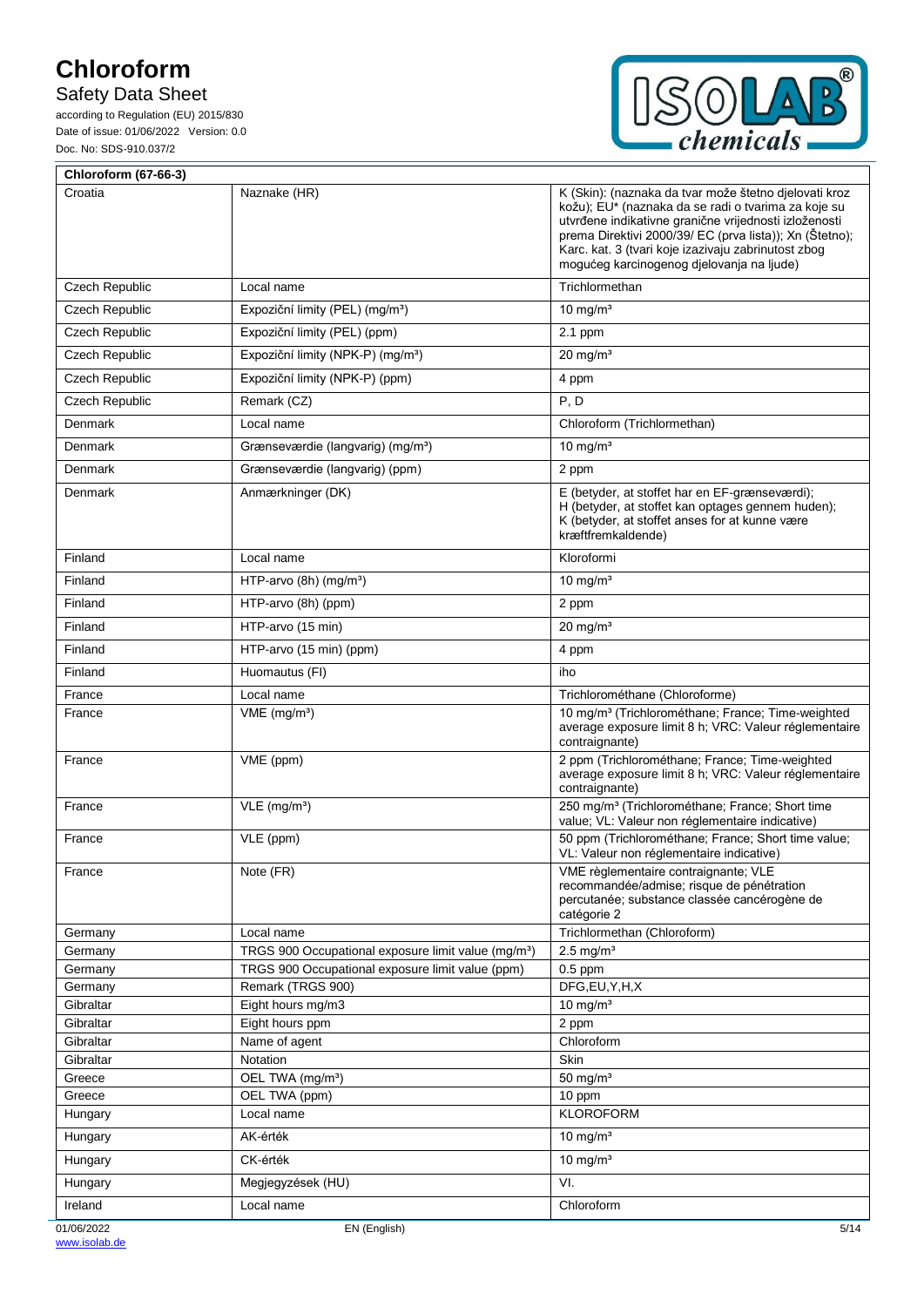## Safety Data Sheet



| <b>Chloroform (67-66-3)</b> |                                            |                                                                                                                                         |
|-----------------------------|--------------------------------------------|-----------------------------------------------------------------------------------------------------------------------------------------|
| Ireland                     | OEL (8 hours ref) (mg/m <sup>3</sup> )     | $9.8$ mg/m <sup>3</sup>                                                                                                                 |
| Ireland                     | OEL (8 hours ref) (ppm)                    | 2 ppm                                                                                                                                   |
| Ireland                     | Notes (IE)                                 | Sk, IOELV                                                                                                                               |
| Italy                       | Local name                                 | Cloroformio                                                                                                                             |
| Italy                       | OEL TWA (mg/m <sup>3</sup> )               | $10$ mg/m <sup>3</sup>                                                                                                                  |
| Italy                       | OEL TWA (ppm)                              | 2 ppm                                                                                                                                   |
| Latvia                      | Local name                                 | Hloroforms (trihlormetāns)                                                                                                              |
| Latvia                      | OEL TWA (mg/m <sup>3</sup> )               | 10 mg/ $m3$                                                                                                                             |
| Latvia                      | OEL TWA (ppm)                              | 2 ppm                                                                                                                                   |
| Luxembourg                  | Local name                                 | Chloroforme                                                                                                                             |
| Luxembourg                  | OEL TWA (mg/m <sup>3</sup> )               | 10 mg/ $m3$                                                                                                                             |
| Luxembourg                  | OEL TWA (ppm)                              | 2 ppm                                                                                                                                   |
| Malta                       | Local name                                 | Chloroform                                                                                                                              |
| Malta                       | OEL TWA (mg/m <sup>3</sup> )               | 10 mg/ $m3$                                                                                                                             |
| Malta                       | OEL TWA (ppm)                              | 2 ppm                                                                                                                                   |
| Netherlands                 | Local name                                 | Chloroform                                                                                                                              |
| Netherlands                 | Grenswaarde TGG 8H (mg/m <sup>3</sup> )    | 5 mg/m <sup>3</sup> (Chloroform; Netherlands; Time-weighted<br>average exposure limit 8 h; Public occupational<br>exposure limit value) |
| Netherlands                 | Grenswaarde TGG 8H (ppm)                   | 1 ppm (Chloroform; Netherlands; Time-weighted<br>average exposure limit 8 h; Public occupational<br>exposure limit value)               |
| Netherlands                 | Grenswaarde TGG 15MIN (mg/m <sup>3</sup> ) | 25 mg/m <sup>3</sup> (Chloroform; Netherlands; Short time value;<br>Public occupational exposure limit value)                           |
| Netherlands                 | Grenswaarde TGG 15MIN (ppm)                | 5 ppm (Chloroform; Netherlands; Short time value;<br>Public occupational exposure limit value)                                          |
| Poland                      | Local name                                 | Chloroform                                                                                                                              |
| Poland                      | $NDS$ (mg/m <sup>3</sup> )                 | $8 \text{ mg/m}^3$                                                                                                                      |
| Portugal                    | Local name                                 | Clorofórmio (Triclorometano)                                                                                                            |
| Portugal                    | OEL TWA (ppm)                              | 10 ppm                                                                                                                                  |
| Romania                     | Local name                                 | Cloroform (triclormetan)                                                                                                                |
| Romania                     | OEL TWA (mg/m <sup>3</sup> )               | 10 mg/ $m3$                                                                                                                             |
| Romania                     | OEL TWA (ppm)                              | 2 ppm                                                                                                                                   |
| Slovakia                    | Local name                                 | Chloroform (trichlórmetán)                                                                                                              |
| Slovakia                    | NPHV (priemerná) (mg/m <sup>3</sup> )      | 10 mg/ $m3$                                                                                                                             |
| Slovakia                    | NPHV (priemerná) (ppm)                     | 2 ppm                                                                                                                                   |
| Slovakia                    | Upozornenie (SK)                           | K - znamená, že faktor môže byť ľahko absorbovaný<br>kožou                                                                              |
| Slovenia                    | Local name                                 | triklorometan (kloroform)                                                                                                               |
| Slovenia                    | OEL TWA (mg/m <sup>3</sup> )               | 10 mg/m $\frac{1}{3}$                                                                                                                   |
| Slovenia                    | OEL TWA (ppm)                              | 2 ppm                                                                                                                                   |
| Spain                       | Local name                                 | Triclorometano (Cloroformo)                                                                                                             |
| Spain                       | VLA-ED (mg/m <sup>3</sup> )                | 10 mg/ $m3$                                                                                                                             |
| Spain                       | VLA-ED (ppm)                               | 2 ppm                                                                                                                                   |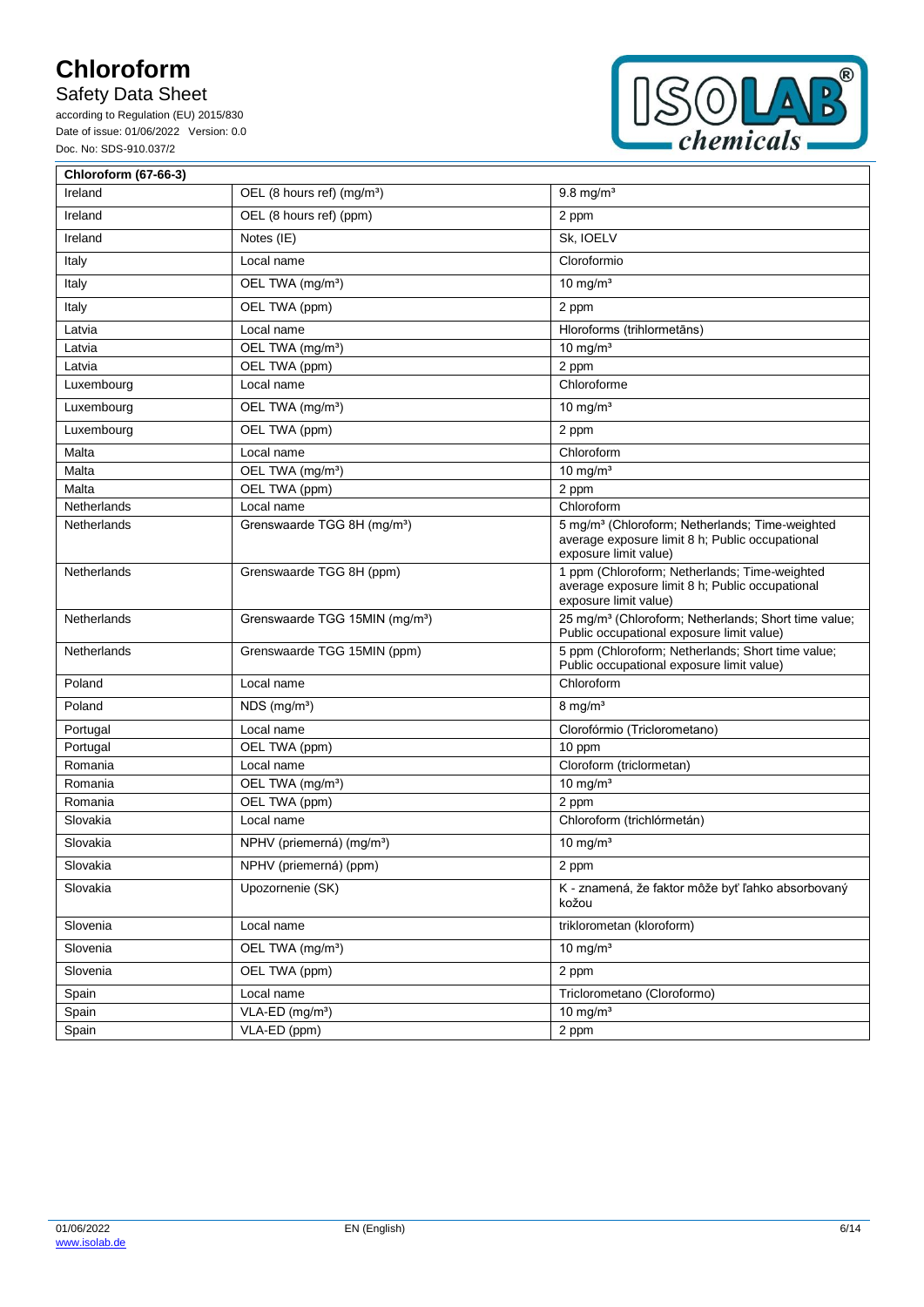## Safety Data Sheet



| <b>Chloroform (67-66-3)</b> |                                           |                                                                                                                                                                                                                                                                                                                                                                                                                                                                                                                                                                                                                                                                                                                                                                                                                                                                                                                                                                                                                                                                                                                                                                                                                                                                                                                                                                                                                                                                                                                                                                                                                |  |
|-----------------------------|-------------------------------------------|----------------------------------------------------------------------------------------------------------------------------------------------------------------------------------------------------------------------------------------------------------------------------------------------------------------------------------------------------------------------------------------------------------------------------------------------------------------------------------------------------------------------------------------------------------------------------------------------------------------------------------------------------------------------------------------------------------------------------------------------------------------------------------------------------------------------------------------------------------------------------------------------------------------------------------------------------------------------------------------------------------------------------------------------------------------------------------------------------------------------------------------------------------------------------------------------------------------------------------------------------------------------------------------------------------------------------------------------------------------------------------------------------------------------------------------------------------------------------------------------------------------------------------------------------------------------------------------------------------------|--|
| Spain                       | Notes                                     | r (Esta sustancia tiene establecidas restricciones a la<br>fabricación, la comercialización o el uso en los<br>términos especificados en el "Reglamento (CE) nº<br>1907/2006 sobre Registro, Evaluación, Autorización y<br>Restricción de sustancias y preparados químicos"<br>(REACH) de 18 de diciembre de 2006 (DOUE L 369<br>de 30 de diciembre de 2006). Las restricciones de una<br>sustancia pueden aplicarse a todos los usos o sólo a<br>usos concretos. El anexo XVII del Reglamento<br>REACH contiene la lista de todas las sustancias<br>restringidas y especifica los usos que se han<br>restringido), Vía dérmica (Indica que, en las<br>exposiciones a esta sustancia, la aportación por la vía<br>cutánea puede resultar significativa para el contenido<br>corporal total si no se adoptan medidas para prevenir<br>la absorción. En estas situaciones, es aconsejable la<br>utilización del control biológico para poder cuantificar<br>la cantidad global absorbida del contaminante. Para<br>más información véase el Apartado 5 de este<br>documento), VLI (Agente químico para el que la U.E.<br>estableció en su día un valor límite indicativo. Todos<br>estos agentes químicos figuran al menos en una de<br>las directivas de valores límite indicativos publicadas<br>hasta ahora (ver Anexo C. Bibliografía). Los estados<br>miembros disponen de un tiempo fijado en dichas<br>directivas para su transposición a los valores límites<br>de cada país miembro. Una vez adoptados, estos<br>valores tienen la misma validez que el resto de los<br>valores adoptados por el país). |  |
| Sweden                      | Local name                                | Kloroform                                                                                                                                                                                                                                                                                                                                                                                                                                                                                                                                                                                                                                                                                                                                                                                                                                                                                                                                                                                                                                                                                                                                                                                                                                                                                                                                                                                                                                                                                                                                                                                                      |  |
| Sweden                      | nivågränsvärde (NVG) (mg/m <sup>3</sup> ) | 10 mg/ $m3$                                                                                                                                                                                                                                                                                                                                                                                                                                                                                                                                                                                                                                                                                                                                                                                                                                                                                                                                                                                                                                                                                                                                                                                                                                                                                                                                                                                                                                                                                                                                                                                                    |  |
| Sweden                      | nivågränsvärde (NVG) (ppm)                | 2 ppm                                                                                                                                                                                                                                                                                                                                                                                                                                                                                                                                                                                                                                                                                                                                                                                                                                                                                                                                                                                                                                                                                                                                                                                                                                                                                                                                                                                                                                                                                                                                                                                                          |  |
| Sweden                      | kortidsvärde (KTV) (mg/m <sup>3</sup> )   | $25 \text{ mg/m}^3$                                                                                                                                                                                                                                                                                                                                                                                                                                                                                                                                                                                                                                                                                                                                                                                                                                                                                                                                                                                                                                                                                                                                                                                                                                                                                                                                                                                                                                                                                                                                                                                            |  |
| Sweden                      | kortidsvärde (KTV) (ppm)                  | 5 ppm                                                                                                                                                                                                                                                                                                                                                                                                                                                                                                                                                                                                                                                                                                                                                                                                                                                                                                                                                                                                                                                                                                                                                                                                                                                                                                                                                                                                                                                                                                                                                                                                          |  |
| Sweden                      | Anmärkning (SE)                           | C (Ämnet är cancerframkallande Risk för cancer finns<br>även vid annan exponering än via inandning. För vissa<br>cancerframkallande ämnen som inte har gränsvärden<br>gäller förbud eller tillståndskrav enligt föreskrifterna om<br>kemiska arbetsmiljörisker); H (Ämnet kan lätt upptas<br>genom huden Det föreskrivna gränsvärdet bedöms ge<br>tillräckligt skydd endast under förutsättning att huden<br>är skyddad mot exponering för ämnet ifråga); V<br>(Vägledande korttidsgränsvärde ska användas som ett<br>rekommenderat högsta värde som inte bör<br>överskridas)                                                                                                                                                                                                                                                                                                                                                                                                                                                                                                                                                                                                                                                                                                                                                                                                                                                                                                                                                                                                                                  |  |
| United Kingdom              | Local name                                | Chloroform                                                                                                                                                                                                                                                                                                                                                                                                                                                                                                                                                                                                                                                                                                                                                                                                                                                                                                                                                                                                                                                                                                                                                                                                                                                                                                                                                                                                                                                                                                                                                                                                     |  |
| United Kingdom              | WEL TWA (mg/m <sup>3</sup> )              | 9.9 mg/m <sup>3</sup> Chloroform; United Kingdom; Time-<br>weighted average exposure limit 8 h; Workplace<br>exposure limit (EH40/2005)                                                                                                                                                                                                                                                                                                                                                                                                                                                                                                                                                                                                                                                                                                                                                                                                                                                                                                                                                                                                                                                                                                                                                                                                                                                                                                                                                                                                                                                                        |  |
| United Kingdom              | WEL TWA (ppm)                             | 2 ppm Chloroform; United Kingdom; Time-weighted<br>average exposure limit 8 h; Workplace exposure limit<br>(EH40/2005)                                                                                                                                                                                                                                                                                                                                                                                                                                                                                                                                                                                                                                                                                                                                                                                                                                                                                                                                                                                                                                                                                                                                                                                                                                                                                                                                                                                                                                                                                         |  |
| United Kingdom              | Remark (WEL)                              | Sk (Can be absorbed through the skin. The assigned<br>substances are those for which there are concerns<br>that dermal absorption will lead to systemic toxicity)                                                                                                                                                                                                                                                                                                                                                                                                                                                                                                                                                                                                                                                                                                                                                                                                                                                                                                                                                                                                                                                                                                                                                                                                                                                                                                                                                                                                                                              |  |
| <b>Russian Federation</b>   | Local name                                | Трихлорметан+                                                                                                                                                                                                                                                                                                                                                                                                                                                                                                                                                                                                                                                                                                                                                                                                                                                                                                                                                                                                                                                                                                                                                                                                                                                                                                                                                                                                                                                                                                                                                                                                  |  |
| <b>Russian Federation</b>   | OEL Ceiling (mg/m <sup>3</sup> )          | 10 mg/ $m3$                                                                                                                                                                                                                                                                                                                                                                                                                                                                                                                                                                                                                                                                                                                                                                                                                                                                                                                                                                                                                                                                                                                                                                                                                                                                                                                                                                                                                                                                                                                                                                                                    |  |
| <b>Russian Federation</b>   | OEL TWA (mg/m <sup>3</sup> )              | $5$ mg/m <sup>3</sup>                                                                                                                                                                                                                                                                                                                                                                                                                                                                                                                                                                                                                                                                                                                                                                                                                                                                                                                                                                                                                                                                                                                                                                                                                                                                                                                                                                                                                                                                                                                                                                                          |  |
| Russian Federation          | Remark (RU)                               | 2 класс опасности - высокоопасное; п (пары и/или<br>газы); + (соединения, при работе с которыми<br>требуется специальная защита кожи и глаз; символ<br>проставлен вслед за наименованием вещества)                                                                                                                                                                                                                                                                                                                                                                                                                                                                                                                                                                                                                                                                                                                                                                                                                                                                                                                                                                                                                                                                                                                                                                                                                                                                                                                                                                                                             |  |
| Norway                      | Local name                                | Triklormetan (Kloroform)                                                                                                                                                                                                                                                                                                                                                                                                                                                                                                                                                                                                                                                                                                                                                                                                                                                                                                                                                                                                                                                                                                                                                                                                                                                                                                                                                                                                                                                                                                                                                                                       |  |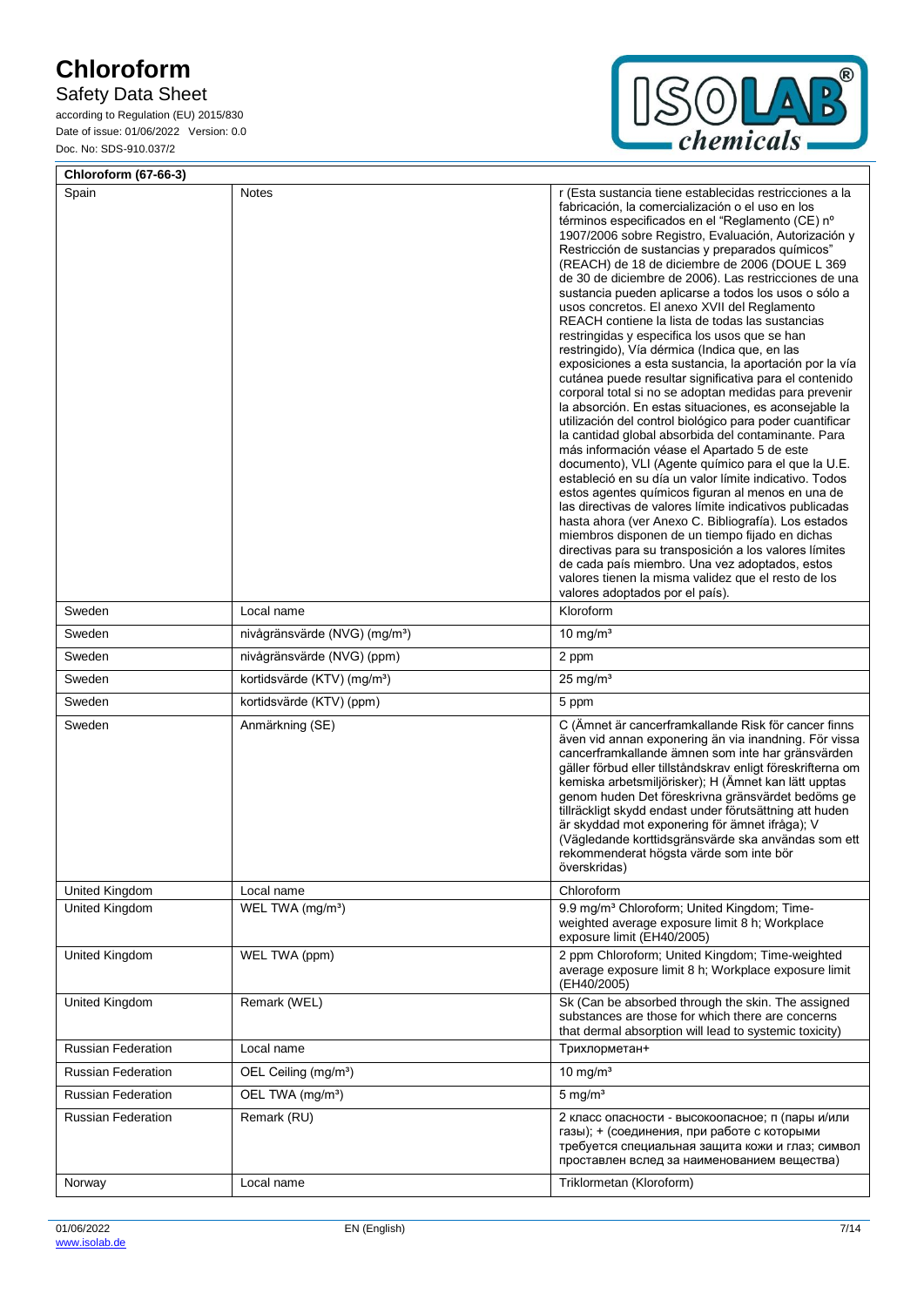## Safety Data Sheet

according to Regulation (EU) 2015/830 Date of issue: 01/06/2022 Version: 0.0 Doc. No: SDS-910.037/2



| <b>Chloroform (67-66-3)</b> |                                         |                                                                                                                                                                                                                                                                                                                                                                                                                                        |
|-----------------------------|-----------------------------------------|----------------------------------------------------------------------------------------------------------------------------------------------------------------------------------------------------------------------------------------------------------------------------------------------------------------------------------------------------------------------------------------------------------------------------------------|
| Norway                      | Grenseverdier (AN) (mg/m <sup>3</sup> ) | $10 \text{ mg/m}^3$                                                                                                                                                                                                                                                                                                                                                                                                                    |
| Norway                      | Grenseverdier (AN) (ppm)                | 2 ppm                                                                                                                                                                                                                                                                                                                                                                                                                                  |
| Norway                      | Merknader (NO)                          | H (Kjemikalier som kan tas opp gjennom huden); K<br>(Kjemikalier som skal betraktes som<br>kreftfremkallende); R (Kjemikalier som skal betraktes<br>som reproduksjonstoksiske); E (EU har en veiledende<br>grenseverdi for stoffet)                                                                                                                                                                                                    |
| Switzerland                 | Local name                              | Chloroform (s. Trichlormethan)                                                                                                                                                                                                                                                                                                                                                                                                         |
| Switzerland                 | $VME$ (mg/m <sup>3</sup> )              | $2.5$ mg/m <sup>3</sup><br>$2.5$ mg/m <sup>3</sup>                                                                                                                                                                                                                                                                                                                                                                                     |
| Switzerland                 | VME (ppm)                               | $0.5$ ppm<br>$0.5$ ppm                                                                                                                                                                                                                                                                                                                                                                                                                 |
| Switzerland                 | $VLE$ (mg/m <sup>3</sup> )              | $5 \text{ mg/m}^3$<br>$5 \text{ mg/m}^3$                                                                                                                                                                                                                                                                                                                                                                                               |
| Switzerland                 | VLE (ppm)                               | 1 ppm<br>1 ppm                                                                                                                                                                                                                                                                                                                                                                                                                         |
| Switzerland                 | Remark (CH)                             | H C2 M2 R2 <sub>D</sub> SS <sub>C</sub> - Leber, Niere, OAW - DFG, HSE,<br>NIOSH, OSHA                                                                                                                                                                                                                                                                                                                                                 |
| Turkey                      | Local name                              | Kloroform                                                                                                                                                                                                                                                                                                                                                                                                                              |
| Turkey                      | OEL TWA (mg/m <sup>3</sup> )            | 10 mg/ $m3$                                                                                                                                                                                                                                                                                                                                                                                                                            |
| Turkey                      | OEL TWA (ppm)                           | 2 ppm                                                                                                                                                                                                                                                                                                                                                                                                                                  |
| Turkey                      | Comments                                | Deri                                                                                                                                                                                                                                                                                                                                                                                                                                   |
| Australia                   | Local name                              | Chloroform                                                                                                                                                                                                                                                                                                                                                                                                                             |
| Australia                   | TWA $(mq/m3)$                           | 10 mg/m <sup>3</sup> Synonym (Trichloromethane)                                                                                                                                                                                                                                                                                                                                                                                        |
| Australia                   | TWA (ppm)                               | 2 ppm Synonym (Trichloromethane)                                                                                                                                                                                                                                                                                                                                                                                                       |
| Australia                   | Remark (AU)                             | Carcinogenicity Category 2 - Suspected human<br>carcinogen. The classification of a chemical into this<br>category is on the basis of evidence from human and<br>animal studies, where the evidence is not sufficiently<br>convincing to place the chemical into Category 1 or<br>from limited evidence of carcinogenicity in human or<br>animal studies; Sk - Absorption through the skin may<br>be a significant source of exposure. |
| USA - ACGIH                 | Local name                              | Chloroform                                                                                                                                                                                                                                                                                                                                                                                                                             |
| USA - ACGIH                 | ACGIH TWA (ppm)                         | 10 ppm (Chloroform; USA; Time-weighted average<br>exposure limit 8 h; TLV - Adopted Value)                                                                                                                                                                                                                                                                                                                                             |
| <b>USA - ACGIH</b>          | Remark (ACGIH)                          | Liver dam; embryo/fetal dam                                                                                                                                                                                                                                                                                                                                                                                                            |
| USA - OSHA                  | Local name                              | Chloroform (Trichloromethane)                                                                                                                                                                                                                                                                                                                                                                                                          |
| USA - OSHA                  | OSHA PEL (Ceiling) (mg/m <sup>3</sup> ) | 240 mg/m $3$                                                                                                                                                                                                                                                                                                                                                                                                                           |
| USA - OSHA                  | OSHA PEL (Ceiling) (ppm)                | 50 ppm                                                                                                                                                                                                                                                                                                                                                                                                                                 |

#### **8.2. Exposure controls**

#### **Materials for protective clothing:**

GIVE EXCELLENT RESISTANCE: PVA. viton. GIVE GOOD RESISTANCE: No data available. GIVE LESS RESISTANCE: chlorinated polyethylene. neoprene. nitrile rubber. polyethylene. neoprene/natural rubber. nitrile rubber/PVC. GIVE POOR RESISTANCE: butyl rubber. natural rubber. PVC. styrene-butadiene rubber. neoprene/SBR

#### **Hand protection:**

Gloves

### **Eye protection:**

Safety glasses

#### **Skin and body protection:**

Head/neck protection. Protective clothing

#### **Respiratory protection:**

Gas mask with filter type AX at conc. in air > exposure limit. High vapour/gas concentration: self-contained respirator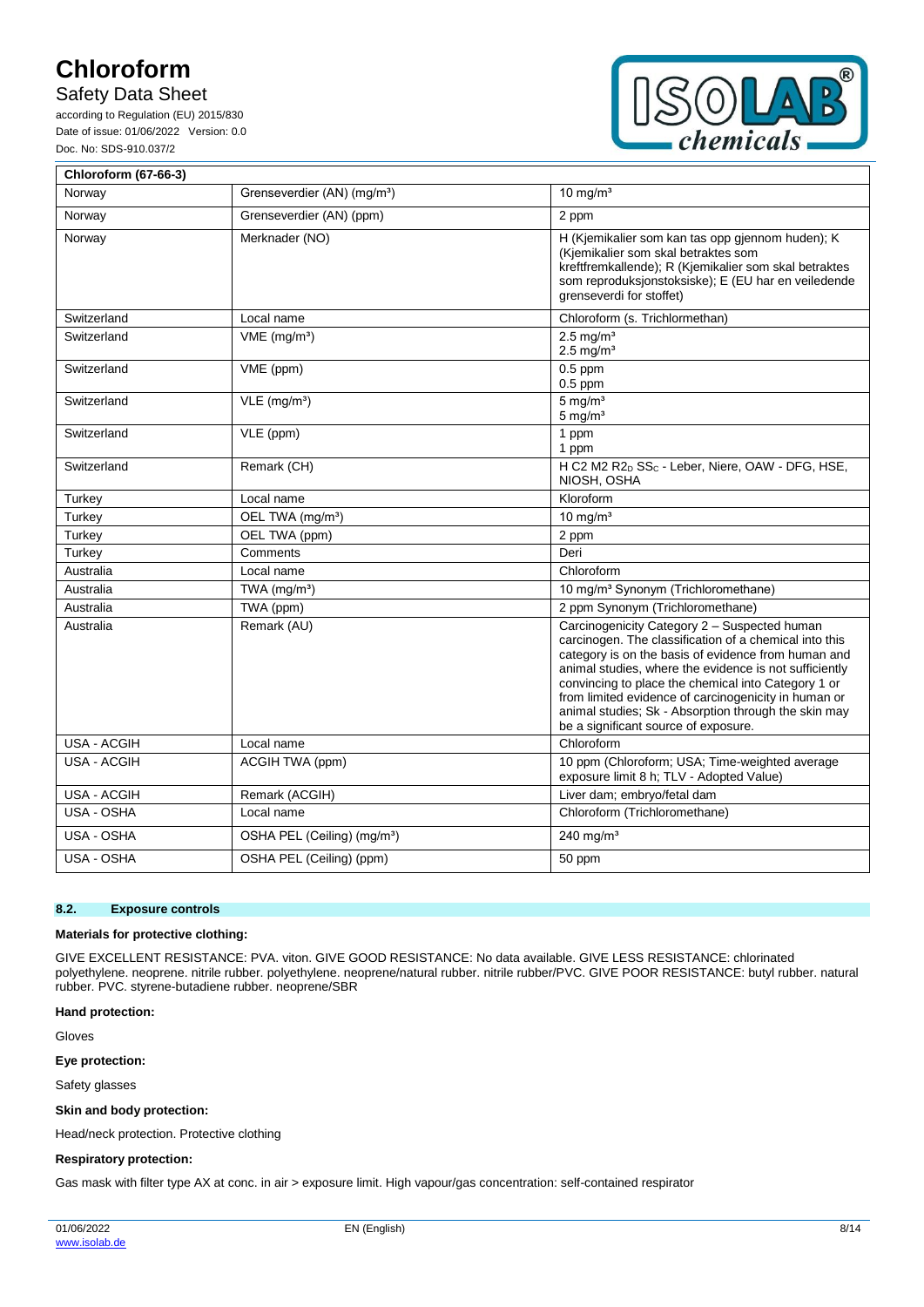## Safety Data Sheet



| <b>Device</b> | <b>Filter type</b>                                   | <b>Condition</b>                 | <b>Standard</b> |
|---------------|------------------------------------------------------|----------------------------------|-----------------|
| Gas mask      | Type AX - Low-boiling $(65 °C)$<br>organic compounds | If conc. in air > exposure limit |                 |



| <b>SECTION 9: Physical and chemical properties</b>            |                                                                                                                                                                                                                                                                                                                                                        |  |
|---------------------------------------------------------------|--------------------------------------------------------------------------------------------------------------------------------------------------------------------------------------------------------------------------------------------------------------------------------------------------------------------------------------------------------|--|
| Information on basic physical and chemical properties<br>9.1. |                                                                                                                                                                                                                                                                                                                                                        |  |
| Physical state                                                | $:$ Liquid                                                                                                                                                                                                                                                                                                                                             |  |
| Appearance                                                    | Liquid.                                                                                                                                                                                                                                                                                                                                                |  |
| Molecular mass                                                | 119.38 g/mol                                                                                                                                                                                                                                                                                                                                           |  |
| Colour                                                        | Colourless.                                                                                                                                                                                                                                                                                                                                            |  |
| Odour                                                         | Sweet odour. Ether-like odour.                                                                                                                                                                                                                                                                                                                         |  |
| Odour threshold                                               | : $133 - 276$ ppm<br>648 - 1344 mg/m <sup>3</sup>                                                                                                                                                                                                                                                                                                      |  |
| рH                                                            | : No data available                                                                                                                                                                                                                                                                                                                                    |  |
| Relative evaporation rate (butylacetate=1)                    | : 11.6                                                                                                                                                                                                                                                                                                                                                 |  |
| Relative evaporation rate (ether=1)                           | : 1.9                                                                                                                                                                                                                                                                                                                                                  |  |
| Melting point                                                 | $: -63 °C$                                                                                                                                                                                                                                                                                                                                             |  |
| Freezing point                                                | : No data available                                                                                                                                                                                                                                                                                                                                    |  |
| Boiling point                                                 | : 61 °C                                                                                                                                                                                                                                                                                                                                                |  |
| Flash point                                                   | No data available                                                                                                                                                                                                                                                                                                                                      |  |
| Critical temperature                                          | 263 °C                                                                                                                                                                                                                                                                                                                                                 |  |
| Auto-ignition temperature                                     | > 600 °C (1013 hPa)                                                                                                                                                                                                                                                                                                                                    |  |
| Decomposition temperature                                     | No data available                                                                                                                                                                                                                                                                                                                                      |  |
| Flammability (solid, gas)                                     | : No data available                                                                                                                                                                                                                                                                                                                                    |  |
| Vapour pressure                                               | 211 hPa (20 °C)                                                                                                                                                                                                                                                                                                                                        |  |
| Critical pressure                                             | 54702 hPa                                                                                                                                                                                                                                                                                                                                              |  |
| Relative vapour density at 20 °C                              | 4.1                                                                                                                                                                                                                                                                                                                                                    |  |
| Relative density                                              | : 1.47 (20 °C)                                                                                                                                                                                                                                                                                                                                         |  |
| Density                                                       | : 1470 kg/m <sup>3</sup> (20 °C)                                                                                                                                                                                                                                                                                                                       |  |
| Solubility                                                    | Poorly soluble in water. Substance sinks in water. Soluble in ethanol. Soluble in ether. Soluble<br>in acetone. Soluble in oil. Soluble in carbondisulfide. Soluble in petroleum spirit. Soluble in<br>naphtha. Soluble in tetrachloromethane.<br>Water: 0.8 g/100ml (23 °C, poorly soluble)<br>Ethanol: soluble<br>Ether: soluble<br>Acetone: soluble |  |
| Log Pow                                                       | 1.97 (Experimental value; 20 °C)                                                                                                                                                                                                                                                                                                                       |  |
| Viscosity, kinematic                                          | No data available                                                                                                                                                                                                                                                                                                                                      |  |
| Viscosity, dynamic                                            | No data available                                                                                                                                                                                                                                                                                                                                      |  |
| Explosive properties                                          | No data available                                                                                                                                                                                                                                                                                                                                      |  |
| Oxidising properties                                          | No data available                                                                                                                                                                                                                                                                                                                                      |  |
| Explosive limits                                              | No data available                                                                                                                                                                                                                                                                                                                                      |  |
| 9.2.<br><b>Other information</b>                              |                                                                                                                                                                                                                                                                                                                                                        |  |
| Specific conductivity                                         | : $< 10000$ pS/m                                                                                                                                                                                                                                                                                                                                       |  |
| Saturation concentration                                      | : $1045$ g/m <sup>3</sup>                                                                                                                                                                                                                                                                                                                              |  |
| VOC content                                                   | $: 100 \%$                                                                                                                                                                                                                                                                                                                                             |  |
| Other properties                                              | Gas/vapour heavier than air at 20°C. Clear. Volatile. No data available. May generate<br>electrostatic charges.                                                                                                                                                                                                                                        |  |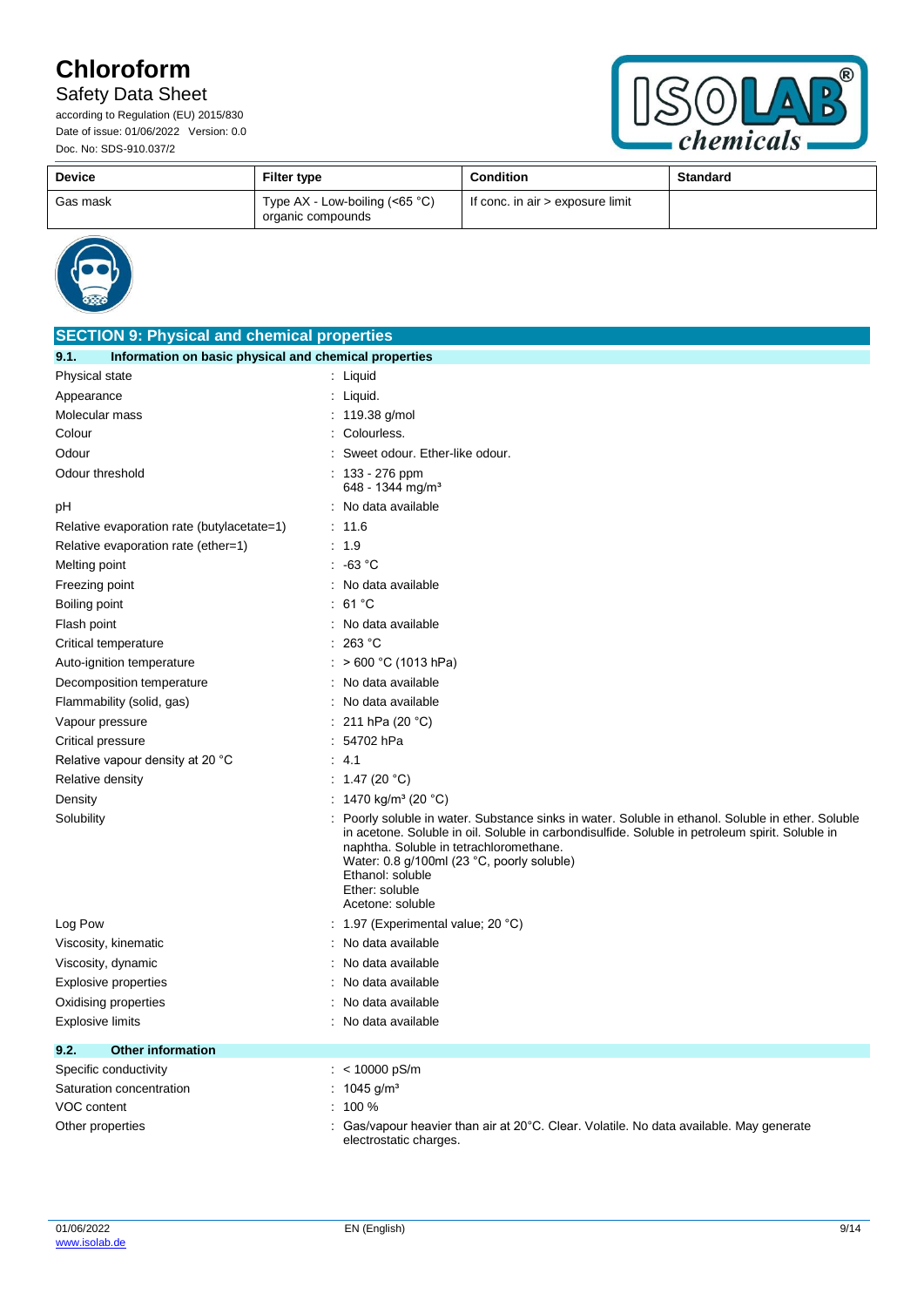## Safety Data Sheet

according to Regulation (EU) 2015/830 Date of issue: 01/06/2022 Version: 0.0 Doc. No: SDS-910.037/2

## **SECTION 10: Stability and reactivity**



## **10.1. Reactivity**

Violent to explosive reaction with many compounds: release of heat. Decomposes slowly on exposure to light and on exposure to air: release of toxic and corrosive gases/vapours (phosgene, chlorine, hydrogen chloride). Reacts with (strong) oxidizers: release of toxic and corrosive gases/vapours (phosgene, chlorine).

### **10.2. Chemical stability**

Unstable on exposure to light. Unstable on exposure to air.

### **10.3. Possibility of hazardous reactions**

No additional information available

## **10.4. Conditions to avoid**

No additional information available

#### **10.5. Incompatible materials**

No additional information available

### **10.6. Hazardous decomposition products**

No additional information available

| <b>SECTION 11: Toxicological information</b>  |                                                                                                                                                                                                       |  |
|-----------------------------------------------|-------------------------------------------------------------------------------------------------------------------------------------------------------------------------------------------------------|--|
| 11.1.<br>Information on toxicological effects |                                                                                                                                                                                                       |  |
| Acute toxicity                                | : Inhalation: Toxic if inhaled. Oral: Harmful if swallowed.                                                                                                                                           |  |
| <b>Chloroform (67-66-3)</b>                   |                                                                                                                                                                                                       |  |
| LD50 oral rat                                 | 695 mg/kg (Rat: OECD 401: Acute Oral Toxicity: Experimental value: 908 mg/kg bodyweight:<br>Rat: OECD 401: Acute Oral Toxicity: Experimental value: 1117 mg/kg bodyweight: Rat)                       |  |
| LD50 dermal rabbit                            | > 20000 mg/kg (Rabbit; No reliable data available; >3980 mg/kg bodyweight; Rabbit)                                                                                                                    |  |
| LC50 inhalation rat (mg/l)                    | 48 mg/l/4h (Rat; Literature study)                                                                                                                                                                    |  |
| Skin corrosion/irritation                     | : Causes skin irritation.                                                                                                                                                                             |  |
| Serious eye damage/irritation                 | Causes serious eye irritation.                                                                                                                                                                        |  |
| Respiratory or skin sensitisation             | Not classified                                                                                                                                                                                        |  |
| Germ cell mutagenicity                        | Not classified                                                                                                                                                                                        |  |
| Carcinogenicity                               | Suspected of causing cancer.                                                                                                                                                                          |  |
| Reproductive toxicity                         | Suspected of damaging the unborn child.                                                                                                                                                               |  |
| STOT-single exposure                          | Not classified                                                                                                                                                                                        |  |
| STOT-repeated exposure                        | Causes damage to organs through prolonged or repeated exposure.                                                                                                                                       |  |
| Aspiration hazard                             | Not classified                                                                                                                                                                                        |  |
| IARC group                                    | : 2B                                                                                                                                                                                                  |  |
| <b>SECTION 12: Ecological information</b>     |                                                                                                                                                                                                       |  |
| 12.1.<br><b>Toxicity</b>                      |                                                                                                                                                                                                       |  |
| Ecology - general                             | Not classified as dangerous for the environment according to the criteria of Regulation (EC) No<br>1272/2008.                                                                                         |  |
| Ecology - air                                 | Not classified as dangerous for the ozone layer (Regulation (EC) No 1005/2009). Not included<br>in the list of fluorinated greenhouse gases (Regulation (EC) No 842/2006). TA-Luft Klasse<br>5.2.5/l. |  |

| Ecology - water             | : Ground water pollutant. Harmful to fishes. Harmful to invertebrates (Daphnia). Harmful to algae.        |
|-----------------------------|-----------------------------------------------------------------------------------------------------------|
| <b>Chloroform (67-66-3)</b> |                                                                                                           |
| LC50 fish 1                 | 18.2 ppm (LC50; ASTM; 96 h; Oncorhynchus mykiss; Flow-through system; Fresh water;<br>Experimental value) |
| EC50 Daphnia 2              | 152.5 mg/l (EC50; US EPA; 48 h; Daphnia magna; Static system; Salt water; Experimental<br>value)          |

| 12.2.<br>Persistence and degradability |                                                                                                          |
|----------------------------------------|----------------------------------------------------------------------------------------------------------|
| <b>Chloroform (67-66-3)</b>            |                                                                                                          |
| Persistence and degradability          | Not readily biodegradable in water. Non degradable in the soil. Low potential for adsorption in<br>soil. |
| <b>ThOD</b>                            | $0.33 - 1.35$ g $O2/g$ substance                                                                         |
| 01/06/2022                             | EN (English)<br>10/14                                                                                    |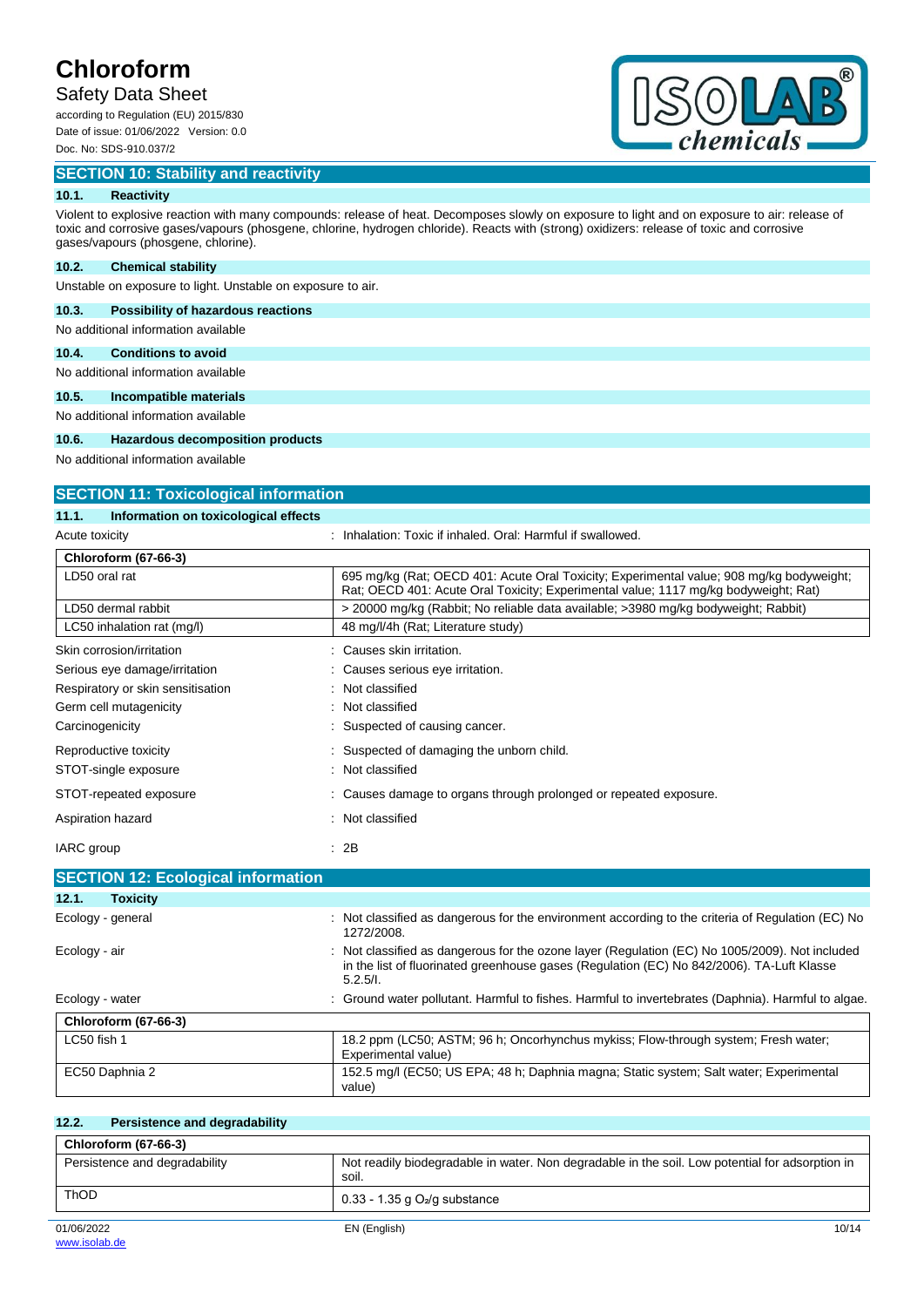## Safety Data Sheet

according to Regulation (EU) 2015/830 Date of issue: 01/06/2022 Version: 0.0 Doc. No: SDS-910.037/2



## **Chloroform (67-66-3)** BOD (% of ThOD) 0.015 - 0.06 **12.3. Bioaccumulative potential Chloroform (67-66-3)** BCF fish 2 1.4 - 4.7 (BCF; OECD 305: Bioconcentration: Flow-Through Fish Test; 42 days; Cyprinus carpio; Flow-through system; Fresh water; Experimental value) Log Pow  $\vert$  1.97 (Experimental value; 20 °C) Bioaccumulative potential Low potential for bioaccumulation (BCF < 500).

## **12.4. Mobility in soil**

| <b>Chloroform (67-66-3)</b> |                                                                                        |
|-----------------------------|----------------------------------------------------------------------------------------|
| Surface tension             | $0.0271$ N/m (20 °C)                                                                   |
| Log Koc                     | Koc Other, 86.7-367; Experimental value; log Koc; Other; 1.94-2.56; Experimental value |
| Ecology - soil              | May be harmful to plant growth, blooming and fruit formation.                          |

### **12.5. Results of PBT and vPvB assessment**

No additional information available

#### **12.6. Other adverse effects**

No additional information available

| <b>SECTION 13: Disposal considerations</b> |                                                                                                                                                                                                                                                                                                                                                                                                                                                                                                                                                                                                                                                                                                                                                                                                                                         |
|--------------------------------------------|-----------------------------------------------------------------------------------------------------------------------------------------------------------------------------------------------------------------------------------------------------------------------------------------------------------------------------------------------------------------------------------------------------------------------------------------------------------------------------------------------------------------------------------------------------------------------------------------------------------------------------------------------------------------------------------------------------------------------------------------------------------------------------------------------------------------------------------------|
| <b>Waste treatment methods</b><br>13.1.    |                                                                                                                                                                                                                                                                                                                                                                                                                                                                                                                                                                                                                                                                                                                                                                                                                                         |
| Product/Packaging disposal recommendations | : Remove waste in accordance with local and/or national regulations. Hazardous waste shall not<br>be mixed together with other waste. Different types of hazardous waste shall not be mixed<br>together if this may entail a risk of pollution or create problems for the further management of<br>the waste. Hazardous waste shall be managed responsibly. All entities that store, transport or<br>handle hazardous waste shall take the necessary measures to prevent risks of pollution or<br>damage to people or animals. Recycle by distillation. Dissolve or mix with a combustible<br>solvent. Remove to an incinerator for chlorinated waste materials with energy recovery. Do not<br>discharge into drains or the environment. Do not discharge into surface water (Directive<br>2000/60/EC, Council Decision 2455/2001/EC). |
| Additional information                     | : LWCA (the Netherlands): KGA category 04. Hazardous waste according to Directive<br>2008/98/EC.                                                                                                                                                                                                                                                                                                                                                                                                                                                                                                                                                                                                                                                                                                                                        |
| European List of Waste (LoW) code          | $\therefore$ 07 01 03 <sup>*</sup> - organic halogenated solvents, washing liguids and mother liguors                                                                                                                                                                                                                                                                                                                                                                                                                                                                                                                                                                                                                                                                                                                                   |

## **SECTION 14: Transport information**

| In accordance with ADR / RID / IMDG / IATA / ADN |                                                               |                                       |                                       |                                       |
|--------------------------------------------------|---------------------------------------------------------------|---------------------------------------|---------------------------------------|---------------------------------------|
| <b>ADR</b>                                       | <b>IMDG</b>                                                   | <b>IATA</b>                           | <b>ADN</b>                            | <b>RID</b>                            |
| 14.1.<br><b>UN number</b>                        |                                                               |                                       |                                       |                                       |
| 1888                                             | 1888                                                          | 1888                                  | 1888                                  | 1888                                  |
| 14.2.<br>UN proper shipping name                 |                                                               |                                       |                                       |                                       |
| <b>CHLOROFORM</b>                                | <b>CHLOROFORM</b>                                             | Chloroform                            | <b>CHLOROFORM</b>                     | <b>CHLOROFORM</b>                     |
| <b>Transport document description</b>            |                                                               |                                       |                                       |                                       |
| UN 1888 CHLOROFORM,<br>6.1, III, $(E)$           | UN 1888 CHLOROFORM,<br>$6.1$ , III                            | UN 1888 Chloroform, 6.1,<br>Ш         | UN 1888 CHLOROFORM,<br>$6.1$ , III    | UN 1888 CHLOROFORM,<br>$6.1,$ III     |
| 14.3.<br><b>Transport hazard class(es)</b>       |                                                               |                                       |                                       |                                       |
| 6.1                                              | 6.1                                                           | 6.1                                   | 6.1                                   | 6.1                                   |
|                                                  |                                                               |                                       |                                       |                                       |
| 14.4.<br><b>Packing group</b>                    |                                                               |                                       |                                       |                                       |
| III                                              | Ш                                                             | $\mathbf{III}$                        | III                                   | Ш                                     |
| 14.5.<br><b>Environmental hazards</b>            |                                                               |                                       |                                       |                                       |
| Dangerous for the<br>environment : No            | Dangerous for the<br>environment : No<br>Marine pollutant: No | Dangerous for the<br>environment : No | Dangerous for the<br>environment : No | Dangerous for the<br>environment : No |
| No supplementary information available           |                                                               |                                       |                                       |                                       |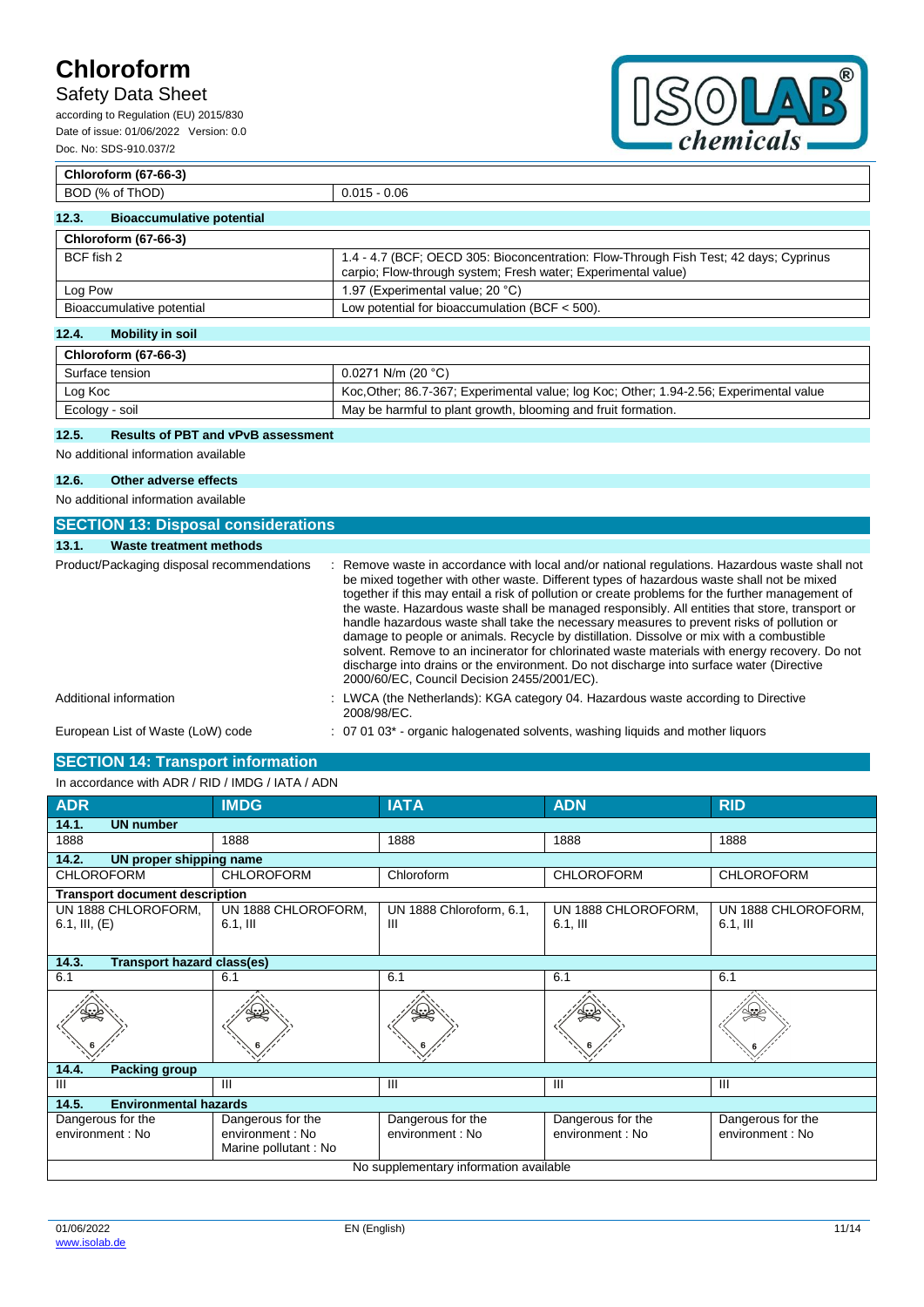## Safety Data Sheet

according to Regulation (EU) 2015/830 Date of issue: 01/06/2022 Version: 0.0 Doc. No: SDS-910.037/2

### **14.6. Special precautions for user**



| - Overland transport                                                       |                                                                                                                                                                                                                |
|----------------------------------------------------------------------------|----------------------------------------------------------------------------------------------------------------------------------------------------------------------------------------------------------------|
| Classification code (ADR)                                                  | : T1                                                                                                                                                                                                           |
| Limited quantities (ADR)                                                   | 5 <sub>l</sub>                                                                                                                                                                                                 |
| Excepted quantities (ADR)                                                  | $\therefore$ E1                                                                                                                                                                                                |
| Packing instructions (ADR)                                                 | : P001, IBC03, LP01, R001                                                                                                                                                                                      |
| Mixed packing provisions (ADR)                                             | : MP19                                                                                                                                                                                                         |
| Portable tank and bulk container instructions<br>(ADR)                     | $\therefore$ T7                                                                                                                                                                                                |
| Portable tank and bulk container special<br>provisions (ADR)               | $\therefore$ TP2                                                                                                                                                                                               |
| Tank code (ADR)                                                            | : L4BH                                                                                                                                                                                                         |
| Tank special provisions (ADR)                                              | : TU15, TE19                                                                                                                                                                                                   |
| Vehicle for tank carriage                                                  | : AT                                                                                                                                                                                                           |
| Transport category (ADR)                                                   | $\therefore$ 2                                                                                                                                                                                                 |
| Special provisions for carriage - Packages<br>(ADR)                        | $\therefore$ V12                                                                                                                                                                                               |
| Special provisions for carriage - Loading,<br>unloading and handling (ADR) | : CV13, CV28                                                                                                                                                                                                   |
| Special provisions for carriage - Operation<br>(ADR)                       | : S9                                                                                                                                                                                                           |
| Hazard identification number (Kemler No.)                                  | $\therefore 60$                                                                                                                                                                                                |
| Orange plates                                                              | ÷<br>60<br>1888                                                                                                                                                                                                |
| Tunnel restriction code (ADR)                                              | ÷Е                                                                                                                                                                                                             |
| EAC code                                                                   | : 2Z                                                                                                                                                                                                           |
|                                                                            |                                                                                                                                                                                                                |
| - Transport by sea                                                         |                                                                                                                                                                                                                |
| Transport regulations (IMDG)                                               | Subject<br>: 5L                                                                                                                                                                                                |
| Limited quantities (IMDG)<br>Excepted quantities (IMDG)                    | $\therefore$ E1                                                                                                                                                                                                |
| Packing instructions (IMDG)                                                | : P001, LP01                                                                                                                                                                                                   |
| IBC packing instructions (IMDG)                                            | IBC03                                                                                                                                                                                                          |
| Tank instructions (IMDG)                                                   | T7                                                                                                                                                                                                             |
| Tank special provisions (IMDG)                                             | TP <sub>2</sub>                                                                                                                                                                                                |
| EmS-No. (Fire)                                                             | $-F-A$                                                                                                                                                                                                         |
| EmS-No. (Spillage)                                                         | S-A                                                                                                                                                                                                            |
| Stowage category (IMDG)                                                    | $\therefore$ A                                                                                                                                                                                                 |
| Stowage and handling (IMDG)                                                | $:$ SW2                                                                                                                                                                                                        |
| Properties and observations (IMDG)                                         | : Colourless, volatile liquid. Boiling point: 61°C. Non-flammable. When involved in a fire, evolves<br>extremely toxic fumes (phosgene). Toxic if swallowed, by skin contact or by<br>inhalation. Anaesthetic. |
| MFAG-No                                                                    | : 151                                                                                                                                                                                                          |
| - Air transport                                                            |                                                                                                                                                                                                                |
| Transport regulations (IATA)                                               | : Subject to the provisions                                                                                                                                                                                    |
| PCA Excepted quantities (IATA)                                             | $\therefore$ E1                                                                                                                                                                                                |
| PCA Limited quantities (IATA)                                              | : Y680                                                                                                                                                                                                         |
| PCA limited quantity max net quantity (IATA)                               | $\cdot$ 2L                                                                                                                                                                                                     |
| PCA packing instructions (IATA)                                            | .680                                                                                                                                                                                                           |
| PCA max net quantity (IATA)                                                | .60L                                                                                                                                                                                                           |
| CAO packing instructions (IATA)                                            | .680                                                                                                                                                                                                           |
| CAO max net quantity (IATA)                                                | : 220L                                                                                                                                                                                                         |
| ERG code (IATA)                                                            | .6A                                                                                                                                                                                                            |
|                                                                            |                                                                                                                                                                                                                |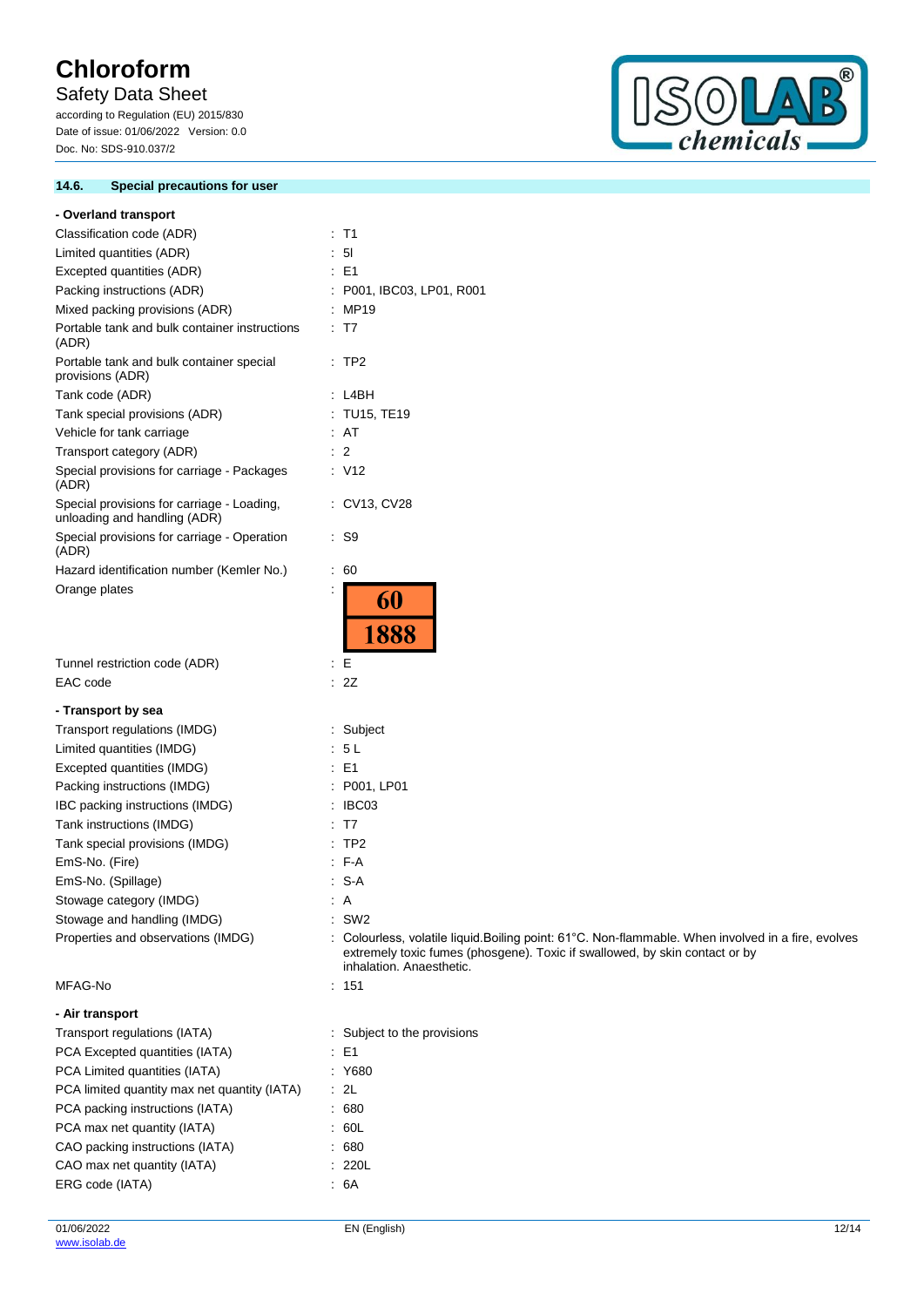## Safety Data Sheet

according to Regulation (EU) 2015/830 Date of issue: 01/06/2022 Version: 0.0 Doc. No: SDS-910.037/2



| - Inland waterway transport                                                |                         |
|----------------------------------------------------------------------------|-------------------------|
| Classification code (ADN)                                                  | $:$ T1                  |
| Special provisions (ADN)                                                   | 802                     |
| Limited quantities (ADN)                                                   | : 5L                    |
| Excepted quantities (ADN)                                                  | $E = F1$                |
| Carriage permitted (ADN)                                                   | $\pm$ T                 |
| Equipment required (ADN)                                                   | $:$ PP, EP, TOX, A      |
| Ventilation (ADN)                                                          | : VE02                  |
| Number of blue cones/lights (ADN)                                          | 0                       |
| - Rail transport                                                           |                         |
| Transport regulations (RID)                                                | : Subject               |
| Classification code (RID)                                                  | $:$ T1                  |
| Limited quantities (RID)                                                   | : 5L                    |
| Excepted quantities (RID)                                                  | $E = 51$                |
| Packing instructions (RID)                                                 | P001, IBC03, LP01, R001 |
| Mixed packing provisions (RID)                                             | MP19                    |
| Portable tank and bulk container instructions<br>(RID)                     | T <sub>7</sub>          |
| Portable tank and bulk container special<br>provisions (RID)               | TP <sub>2</sub>         |
| Tank codes for RID tanks (RID)                                             | L4BH                    |
| Special provisions for RID tanks (RID)                                     | : TU15                  |
| Transport category (RID)                                                   | $\therefore$ 2          |
| Special provisions for carriage - Packages<br>(RID)                        | : W12                   |
| Special provisions for carriage - Loading,<br>unloading and handling (RID) | : CW13, CW28, CW31      |
| Colis express (express parcels) (RID)                                      | CE <sub>8</sub>         |
| Hazard identification number (RID)                                         | 60                      |

### **14.7. Transport in bulk according to Annex II of Marpol and the IBC Code**

Not applicable

**SECTION 15: Regulatory information**

| 15.1.              | Safety, health and environmental regulations/legislation specific for the substance or mixture |                                                                                                                                           |  |
|--------------------|------------------------------------------------------------------------------------------------|-------------------------------------------------------------------------------------------------------------------------------------------|--|
| 15.1.1.            | <b>EU-Regulations</b>                                                                          |                                                                                                                                           |  |
|                    | No REACH Annex XVII restrictions                                                               |                                                                                                                                           |  |
|                    | Chloroform is not on the REACH Candidate List                                                  |                                                                                                                                           |  |
|                    | Chloroform is not on the REACH Annex XIV List                                                  |                                                                                                                                           |  |
| VOC content        |                                                                                                | $: 100 \%$                                                                                                                                |  |
| 15.1.2.            | <b>National regulations</b>                                                                    |                                                                                                                                           |  |
| Germany            |                                                                                                |                                                                                                                                           |  |
|                    | VwVwS Annex reference                                                                          | : Water hazard class (WGK) 3, severe hazard to waters (Classification according to VwVwS,<br>Annex 1 or 2; ID No. 54)                     |  |
| <b>WGK</b> remark  |                                                                                                | : Classification water polluting in compliance with Verwaltungsvorschrift wassergefährdender<br>Stoffe (VwVwS) of 27 July 2005 (Anhang 2) |  |
|                    | 12th Ordinance Implementing the Federal<br>Immission Control Act - 12. BlmSchV                 | : Is not subject of the 12. BlmSchV (Hazardous Incident Ordinance)                                                                        |  |
| <b>Netherlands</b> |                                                                                                |                                                                                                                                           |  |
|                    | Waterbezwaarlijkheid                                                                           | : 1 - Black list substance                                                                                                                |  |
|                    | SZW-lijst van kankerverwekkende stoffen                                                        | : The substance is not listed                                                                                                             |  |
|                    | SZW-lijst van mutagene stoffen                                                                 | : The substance is not listed                                                                                                             |  |